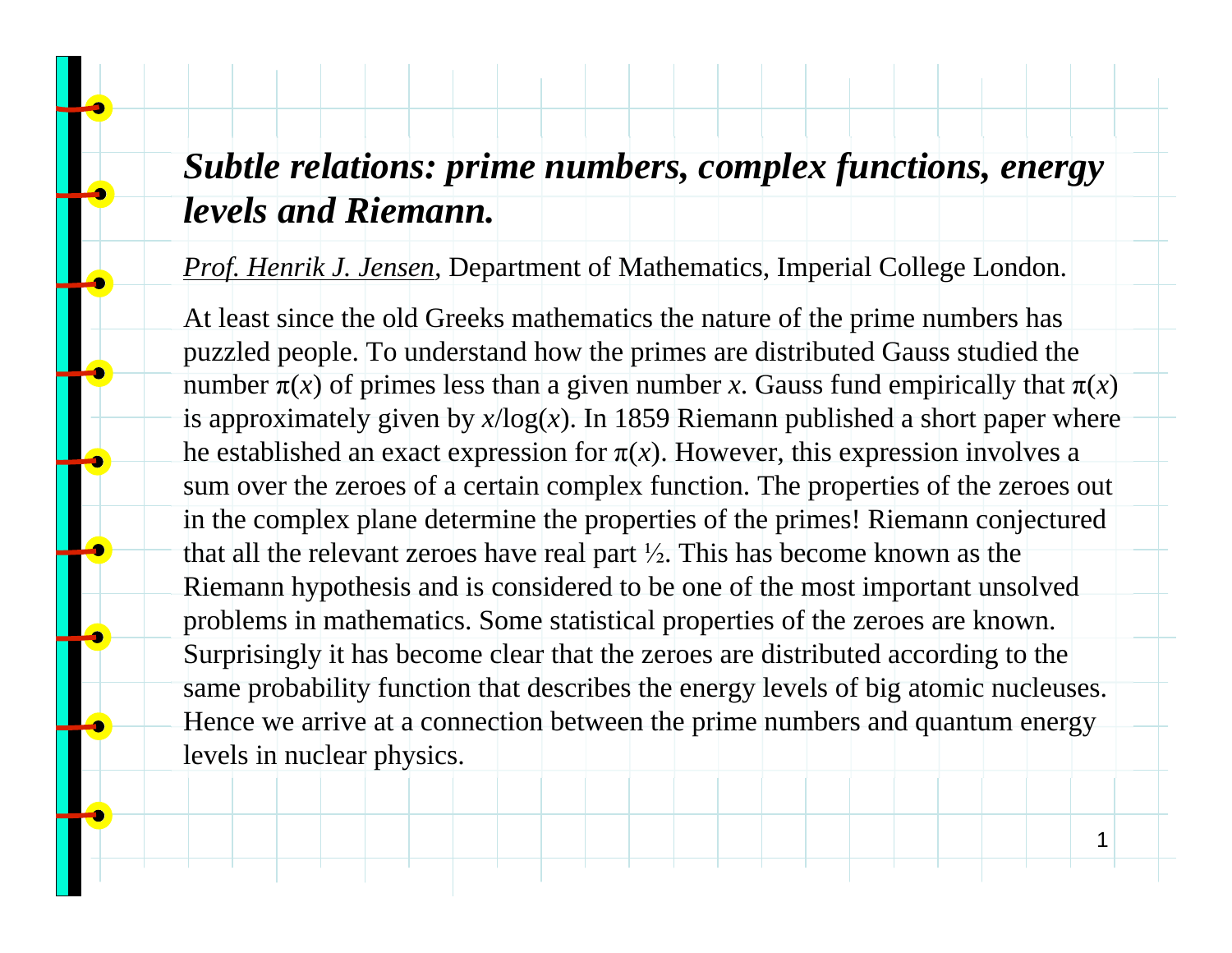**Subtle relations: Prime numbers, Subtle relations: Prime numbers, Complex functions, Complex functions, Energy levels and Energy levels and Riemann Riemann**

> **Henrik Jeldtoft Jensen, Dept of Mathematics**

Background from: http://www.math.ucsb.edu/~stopple/zeta.hunl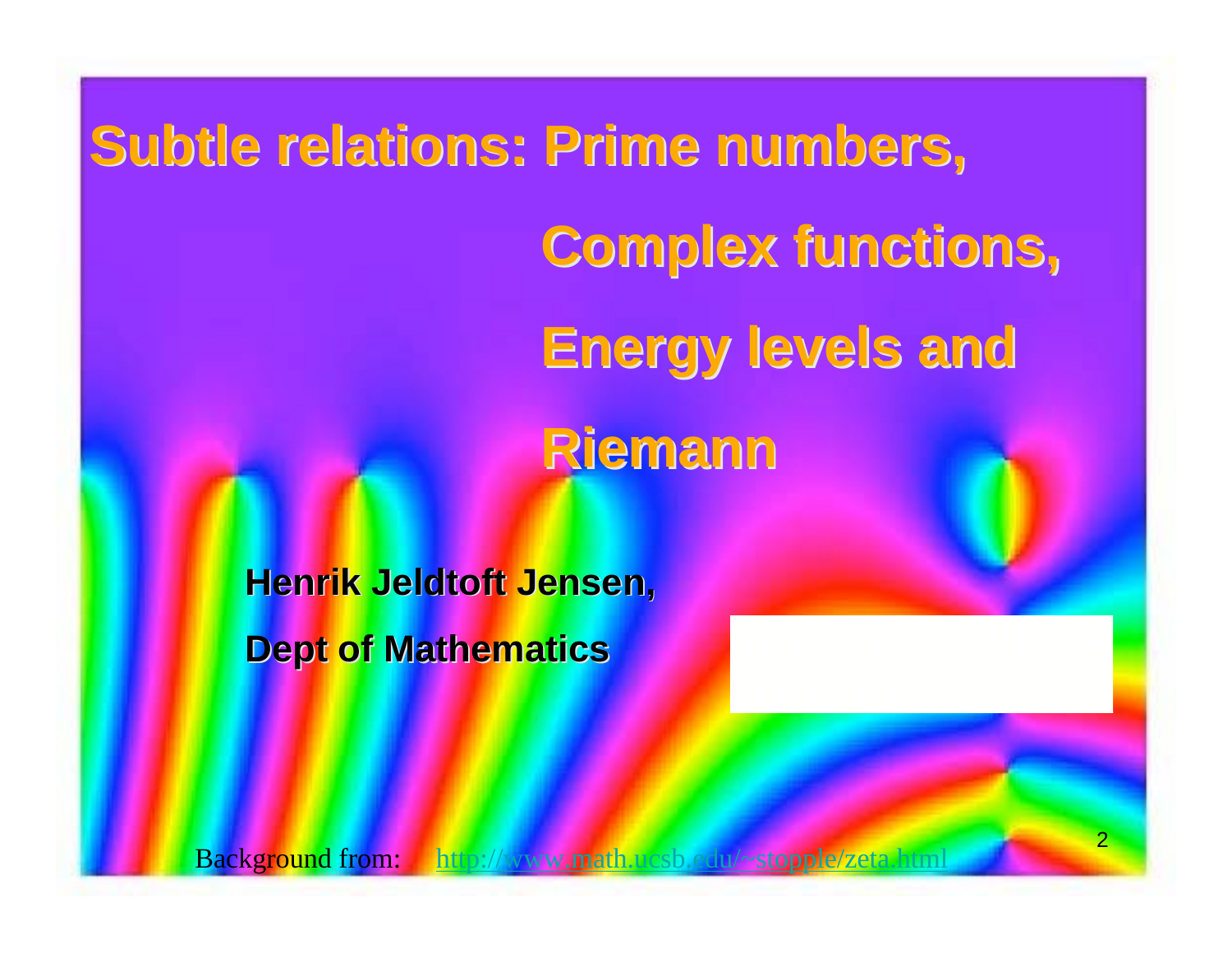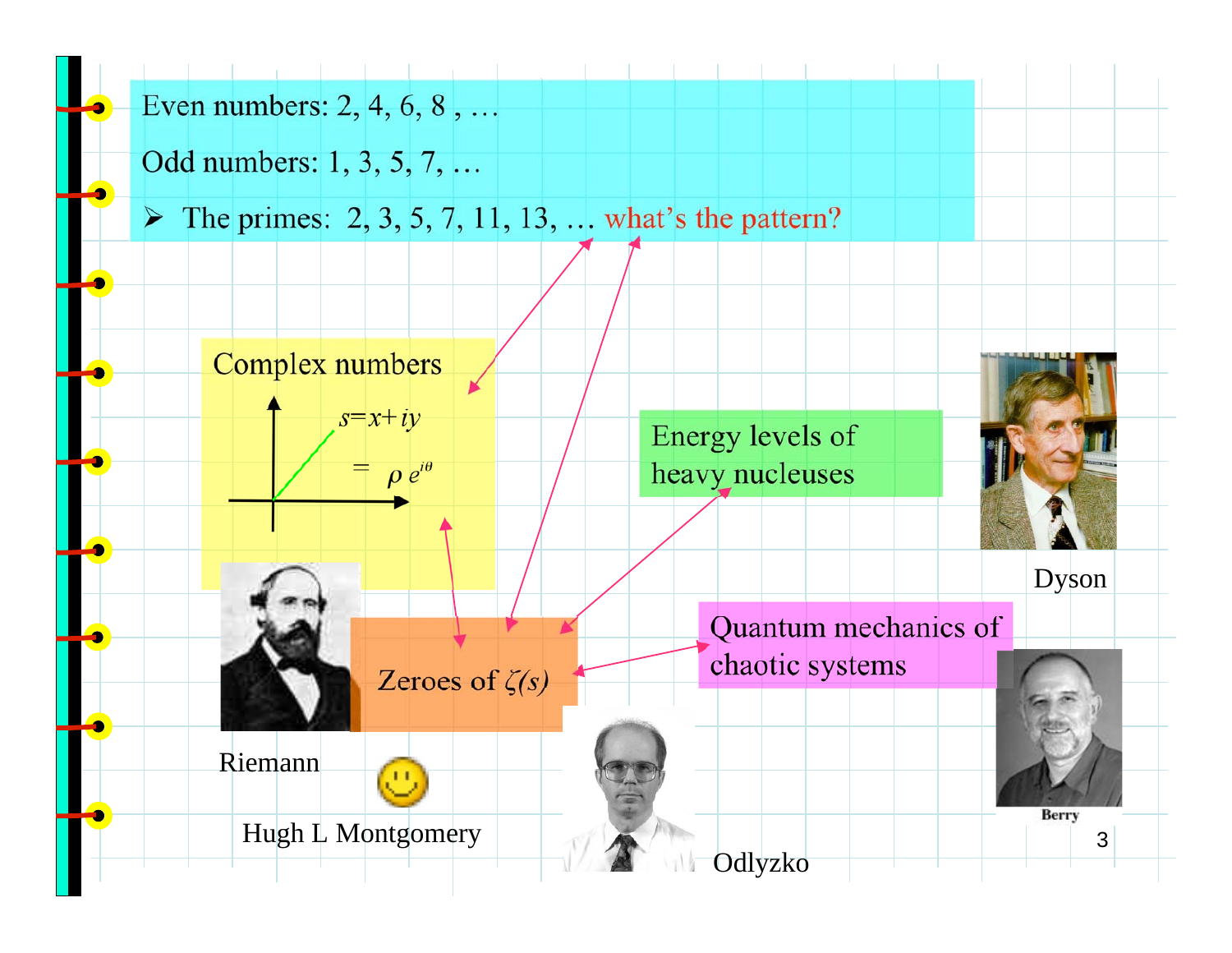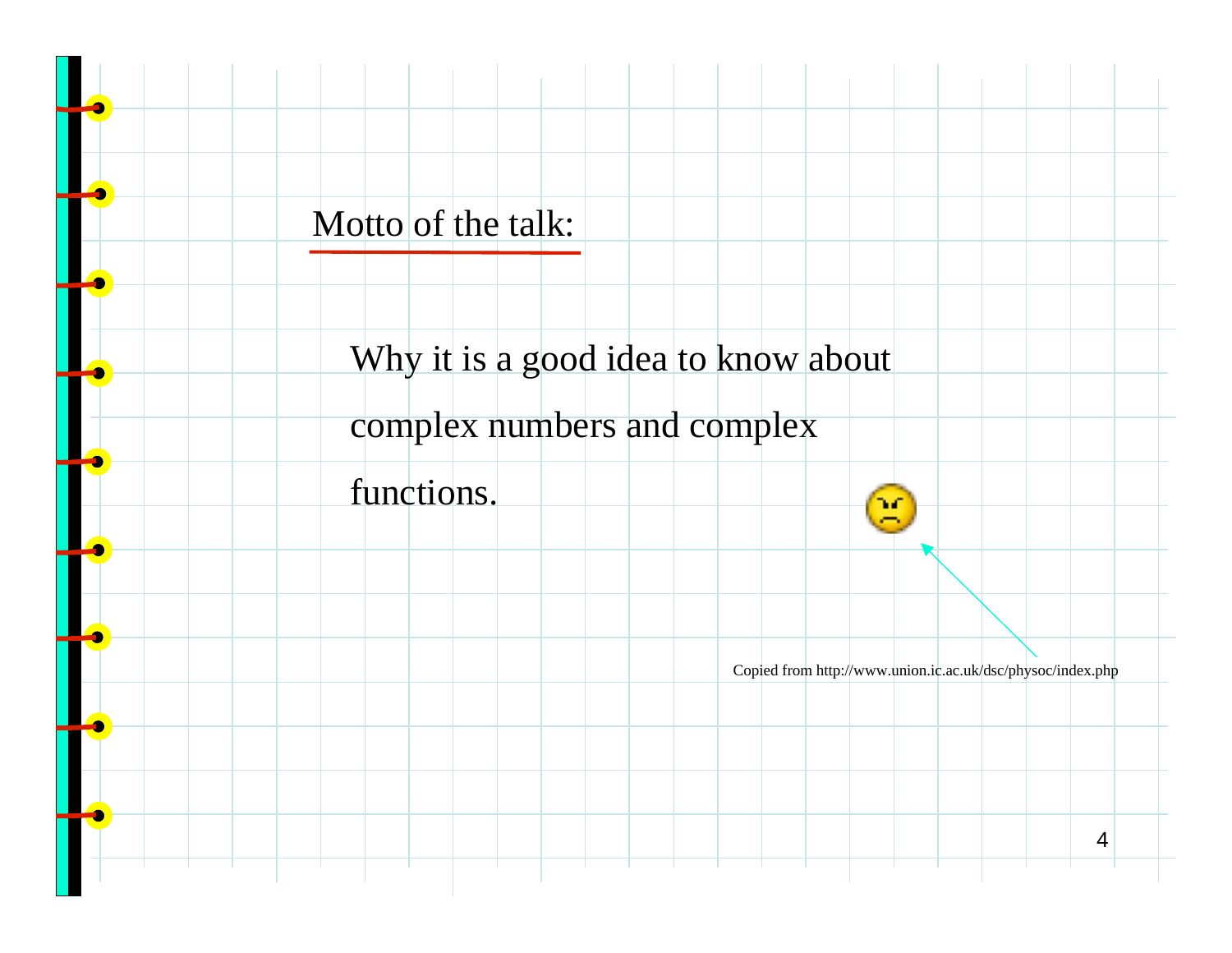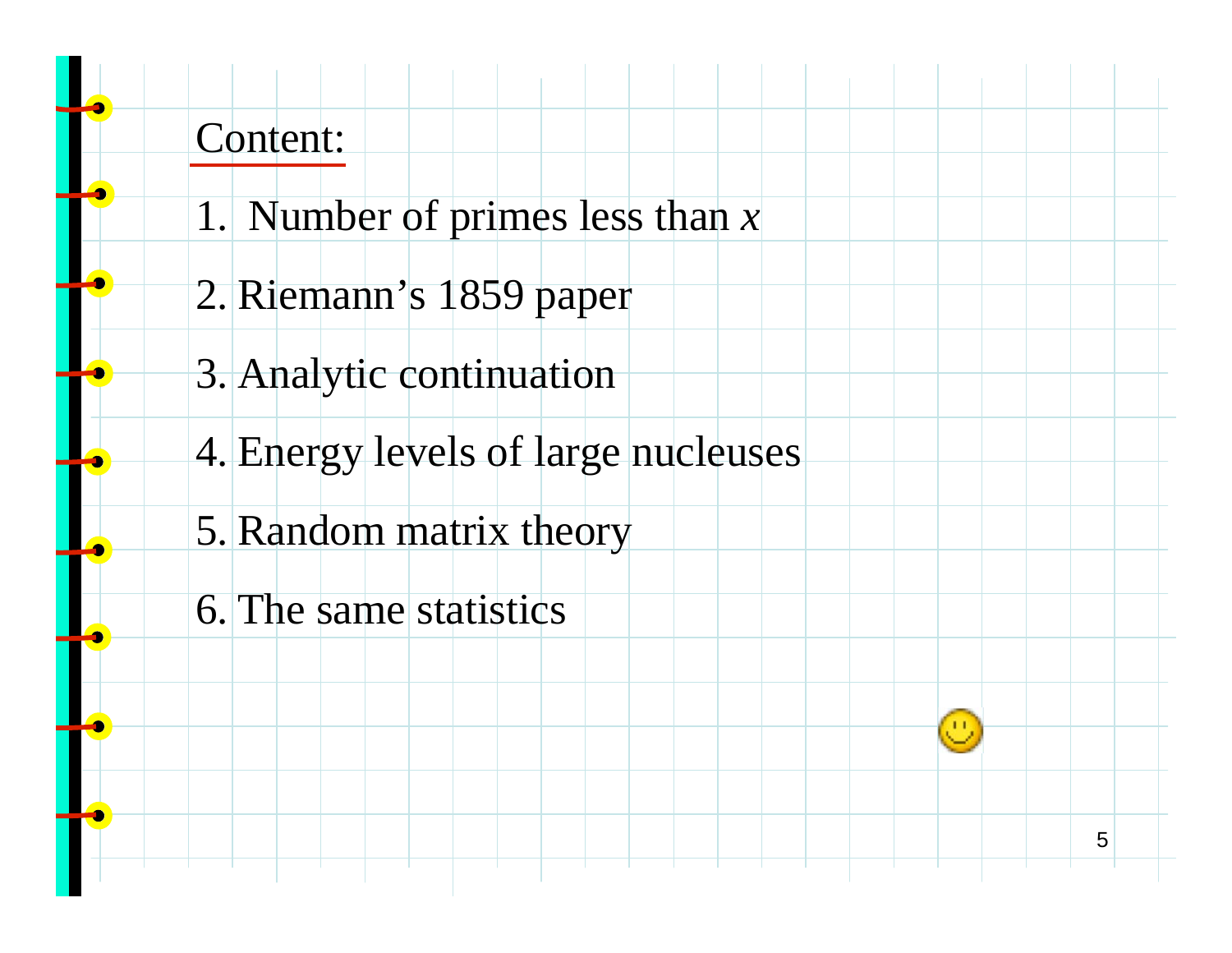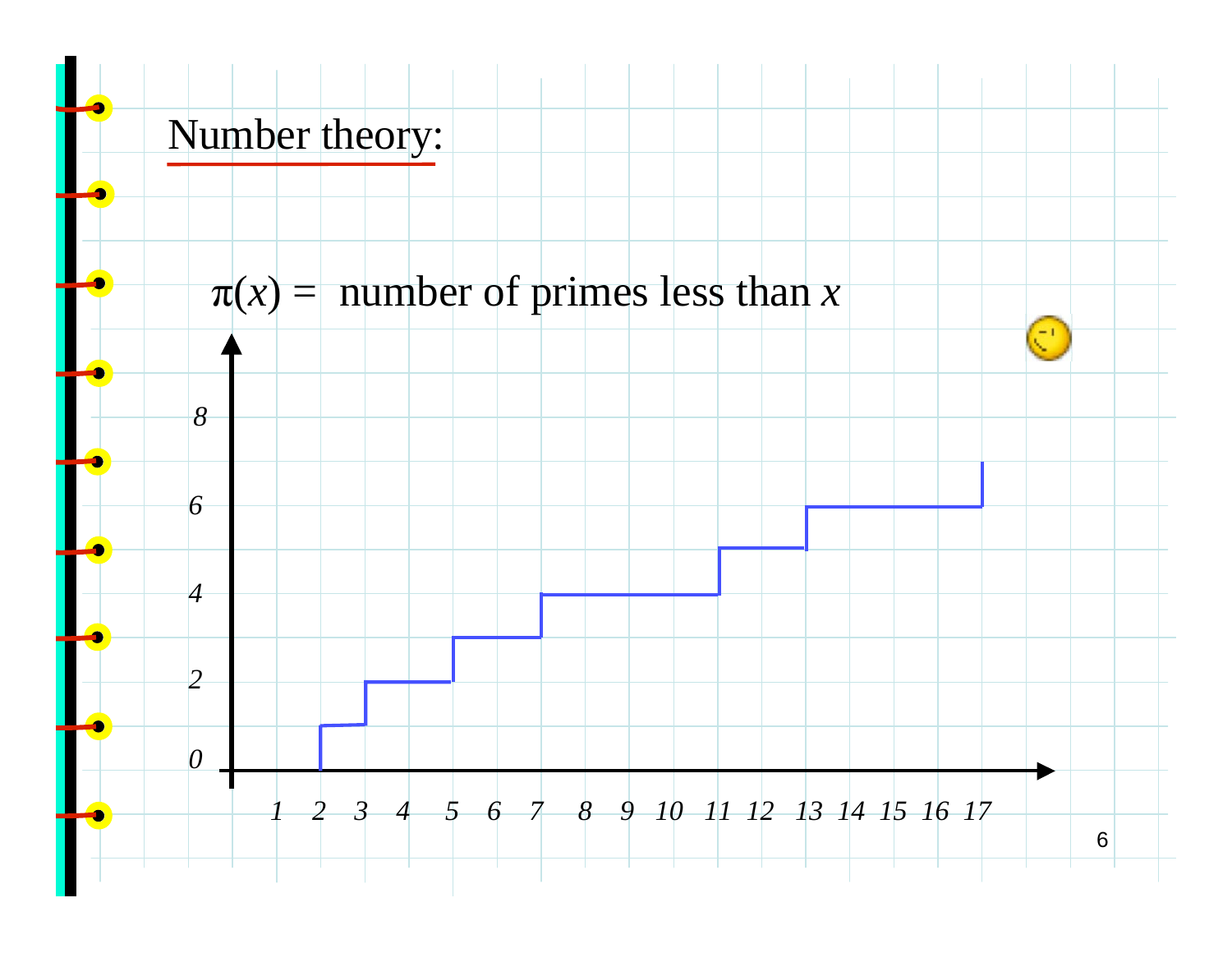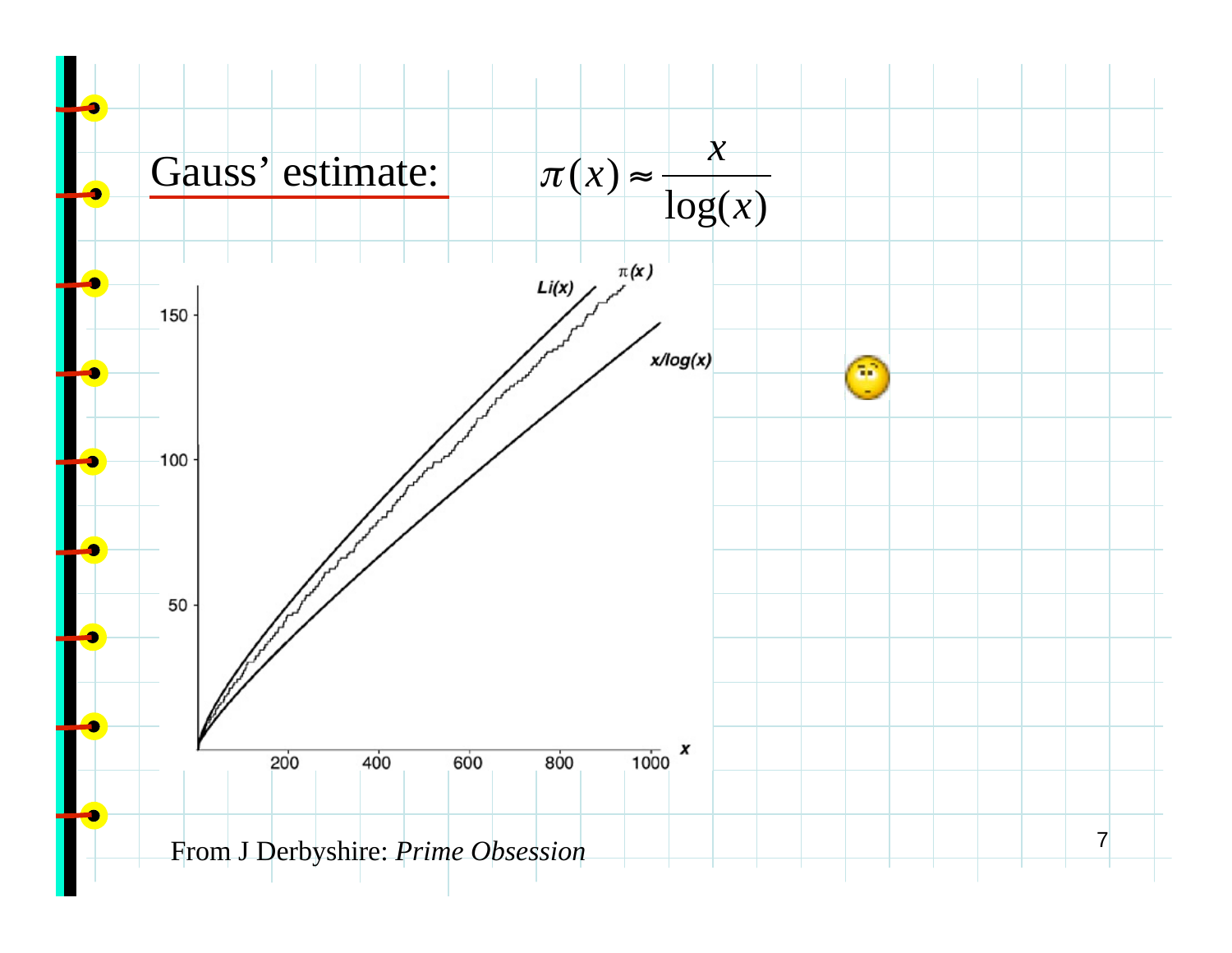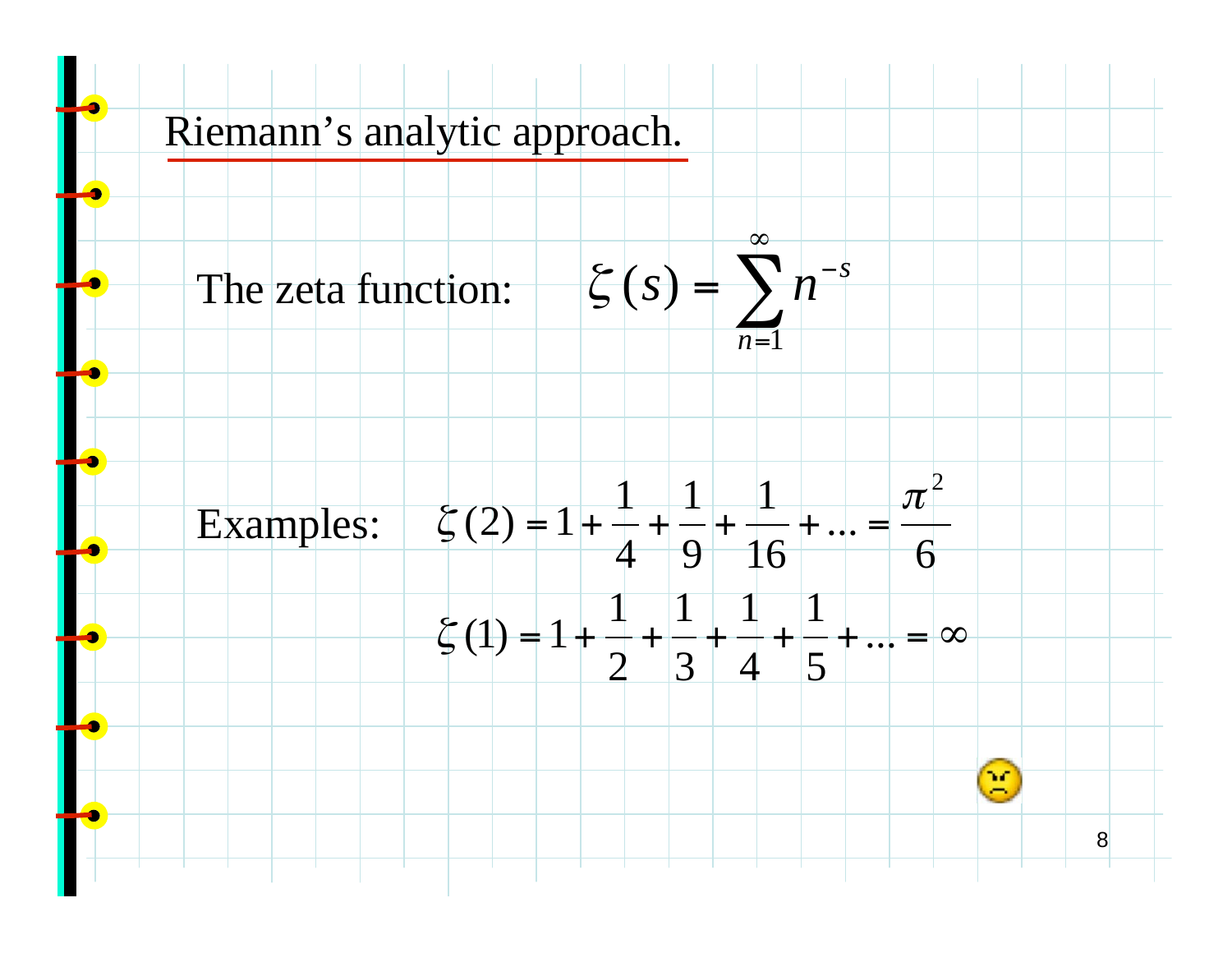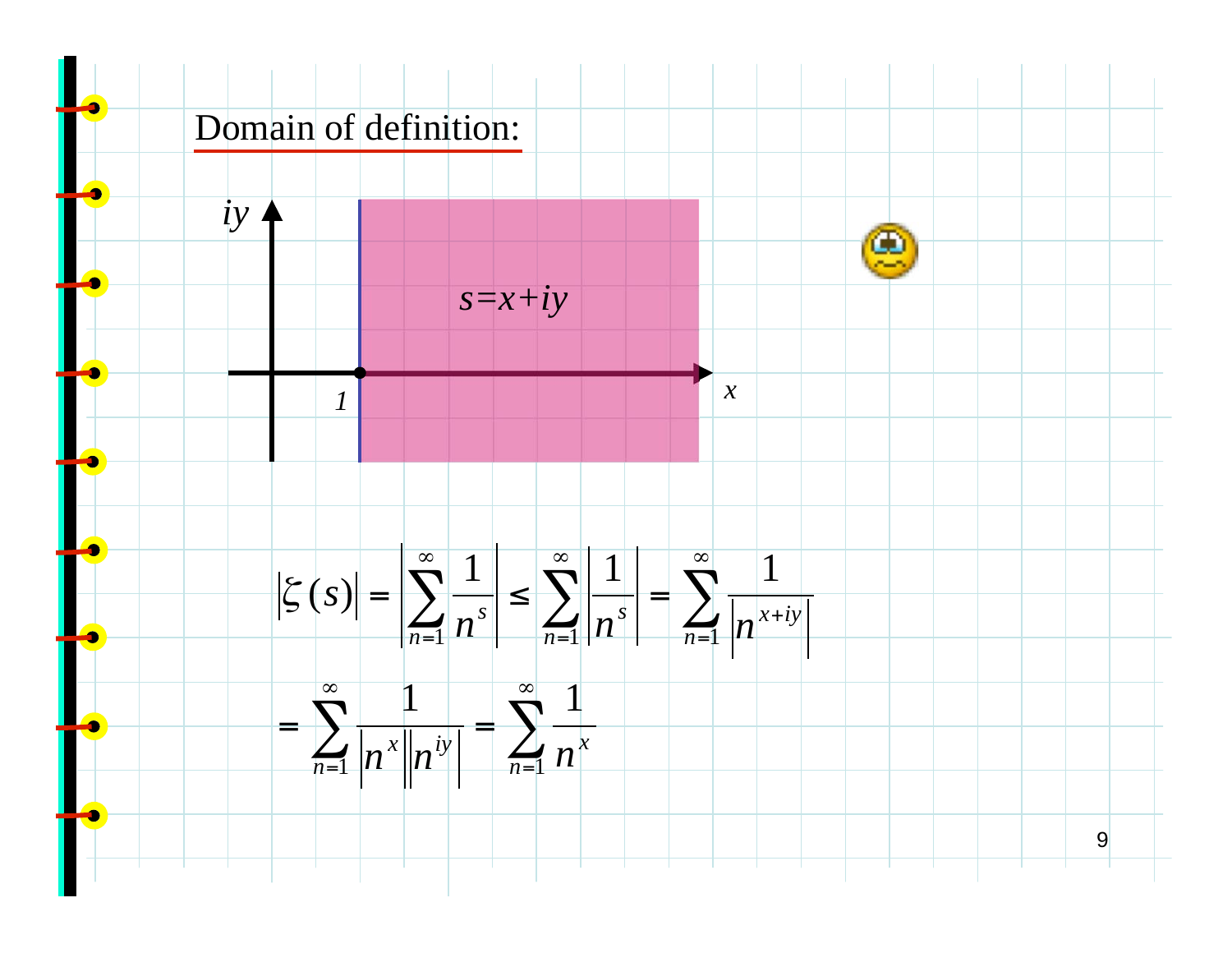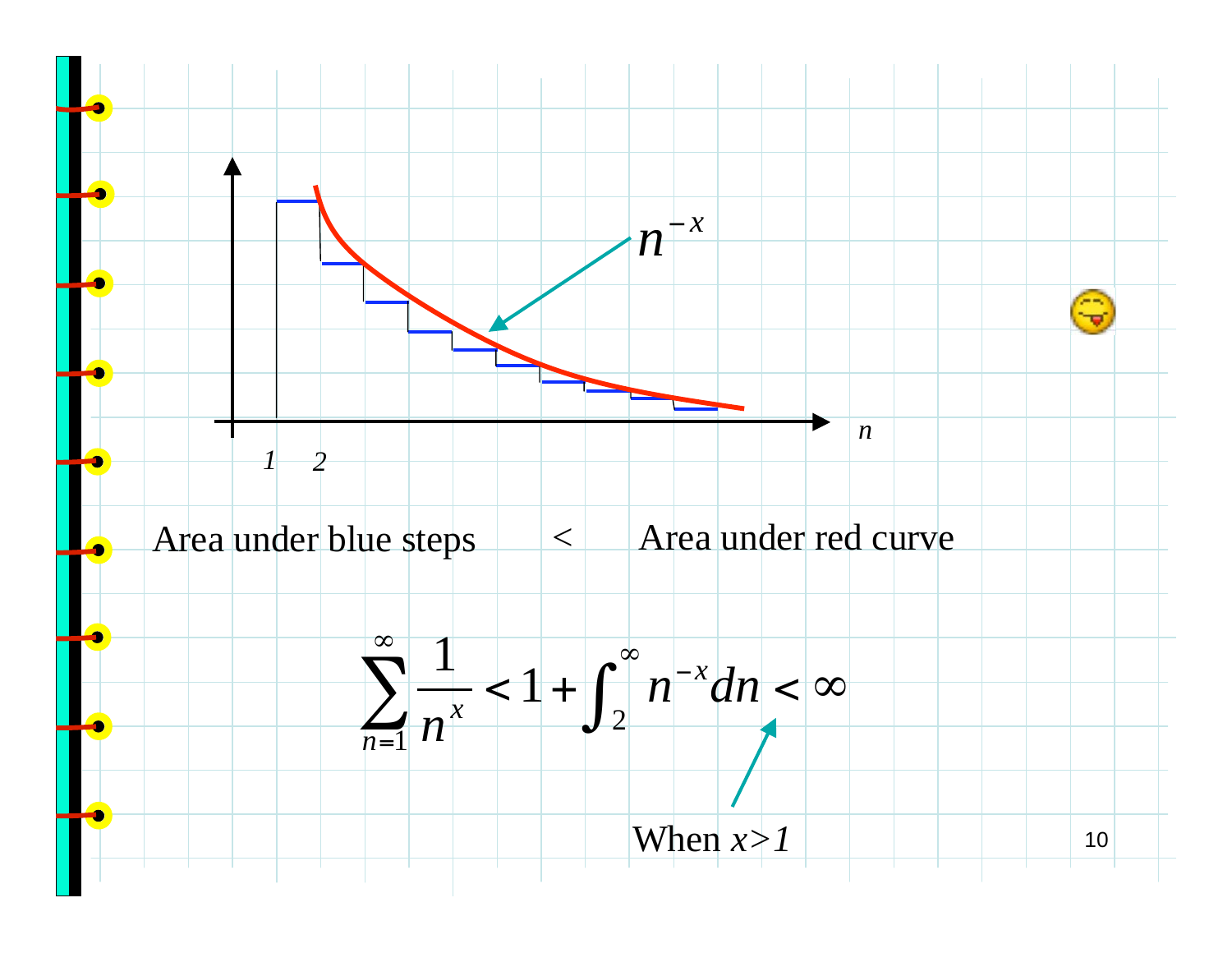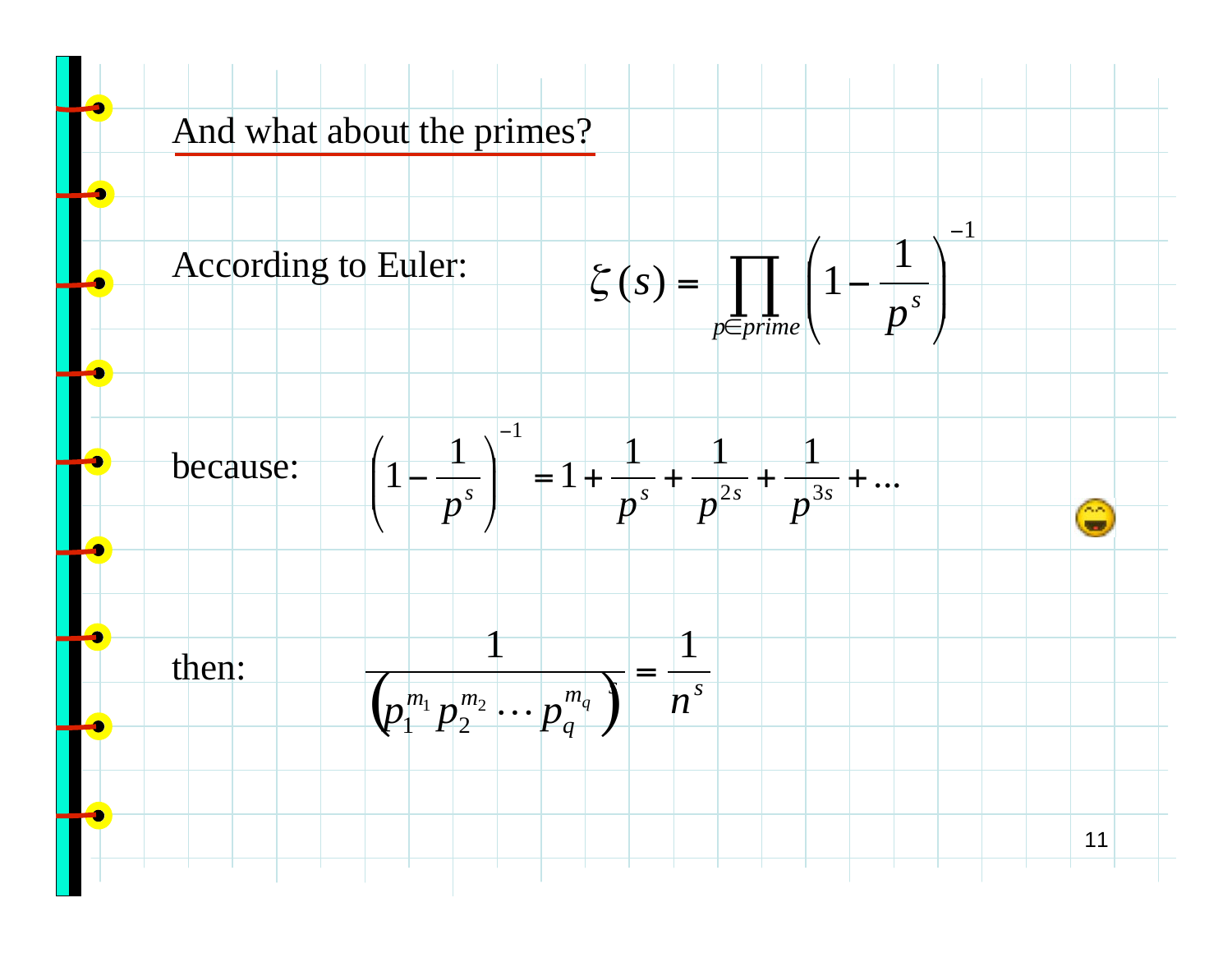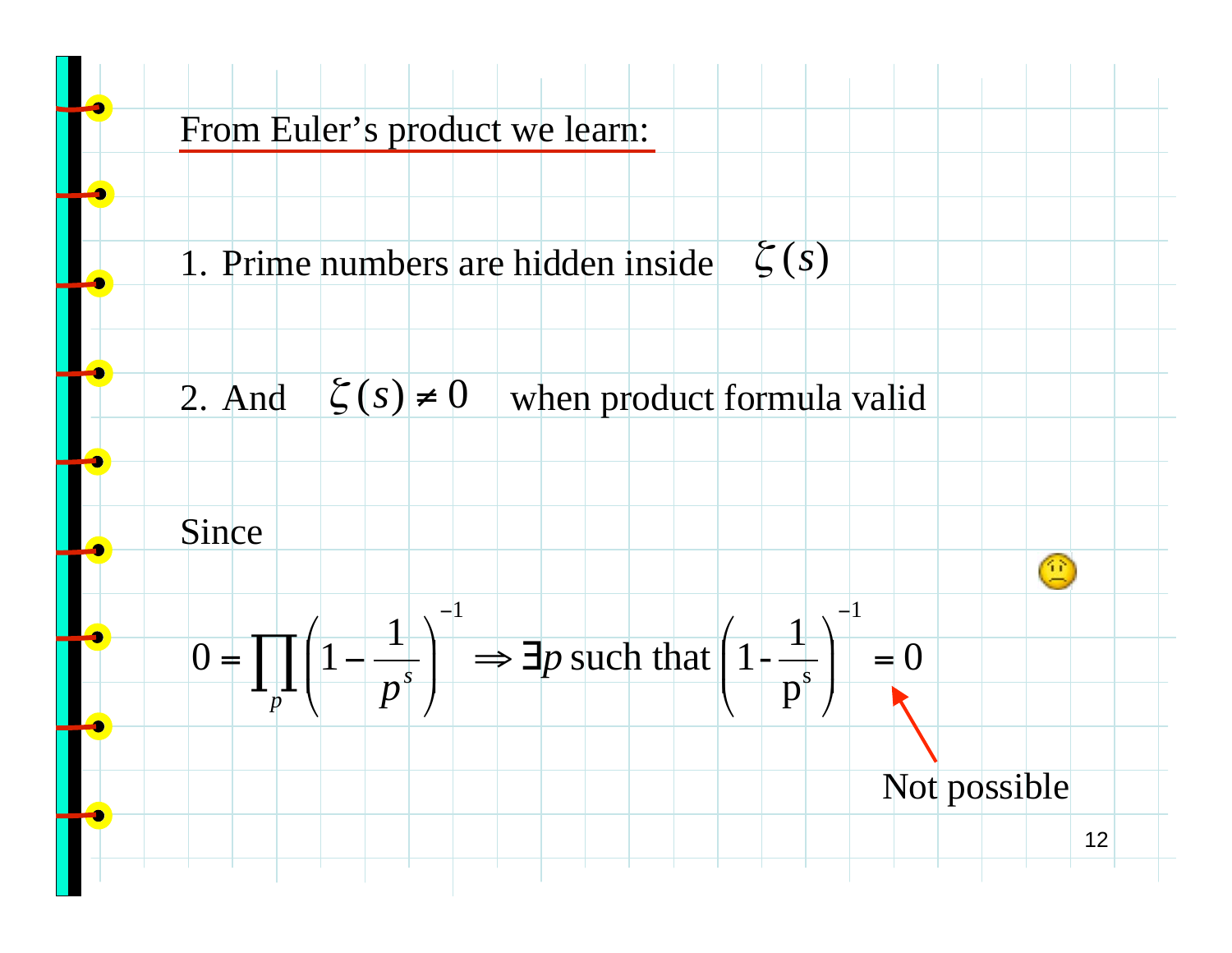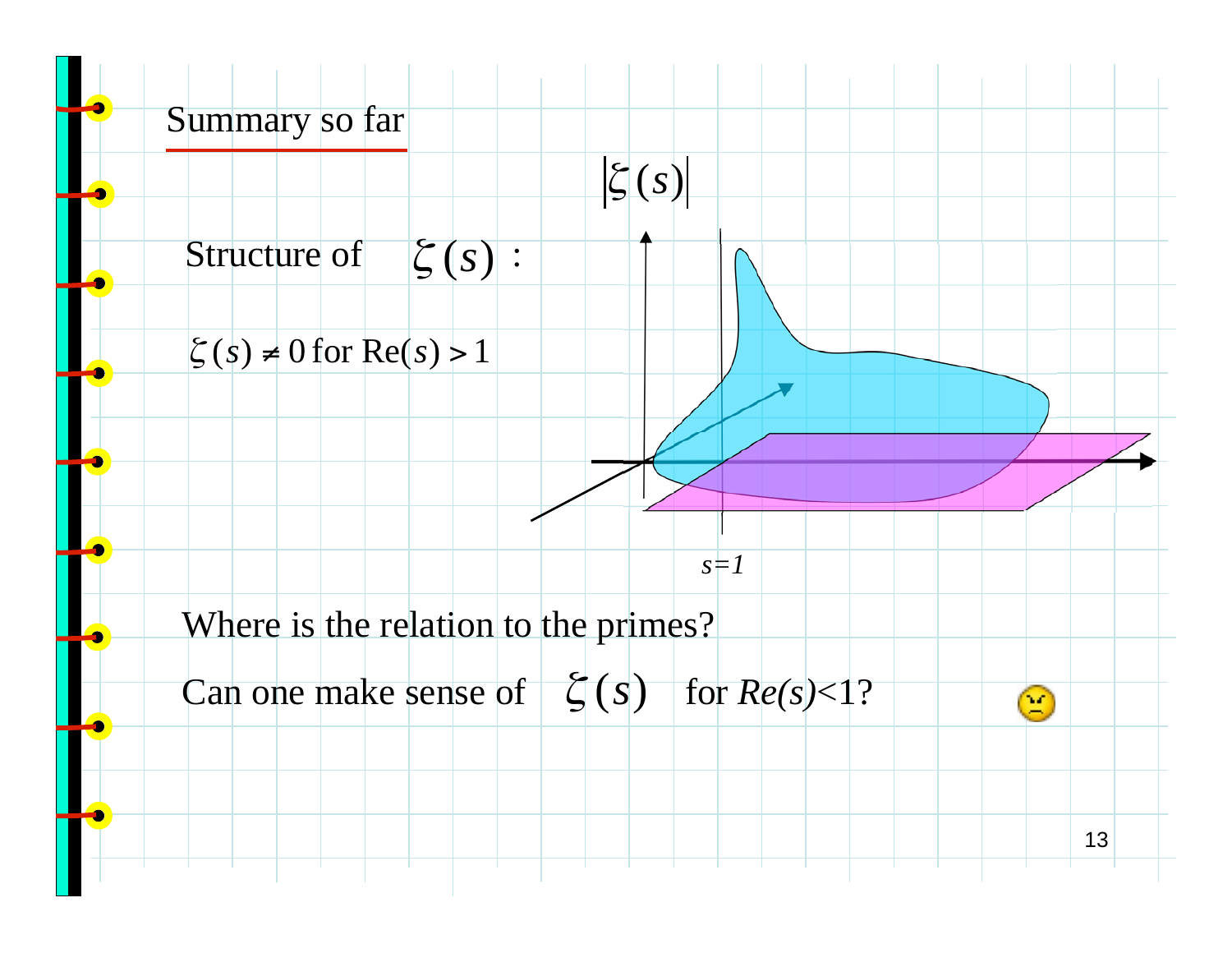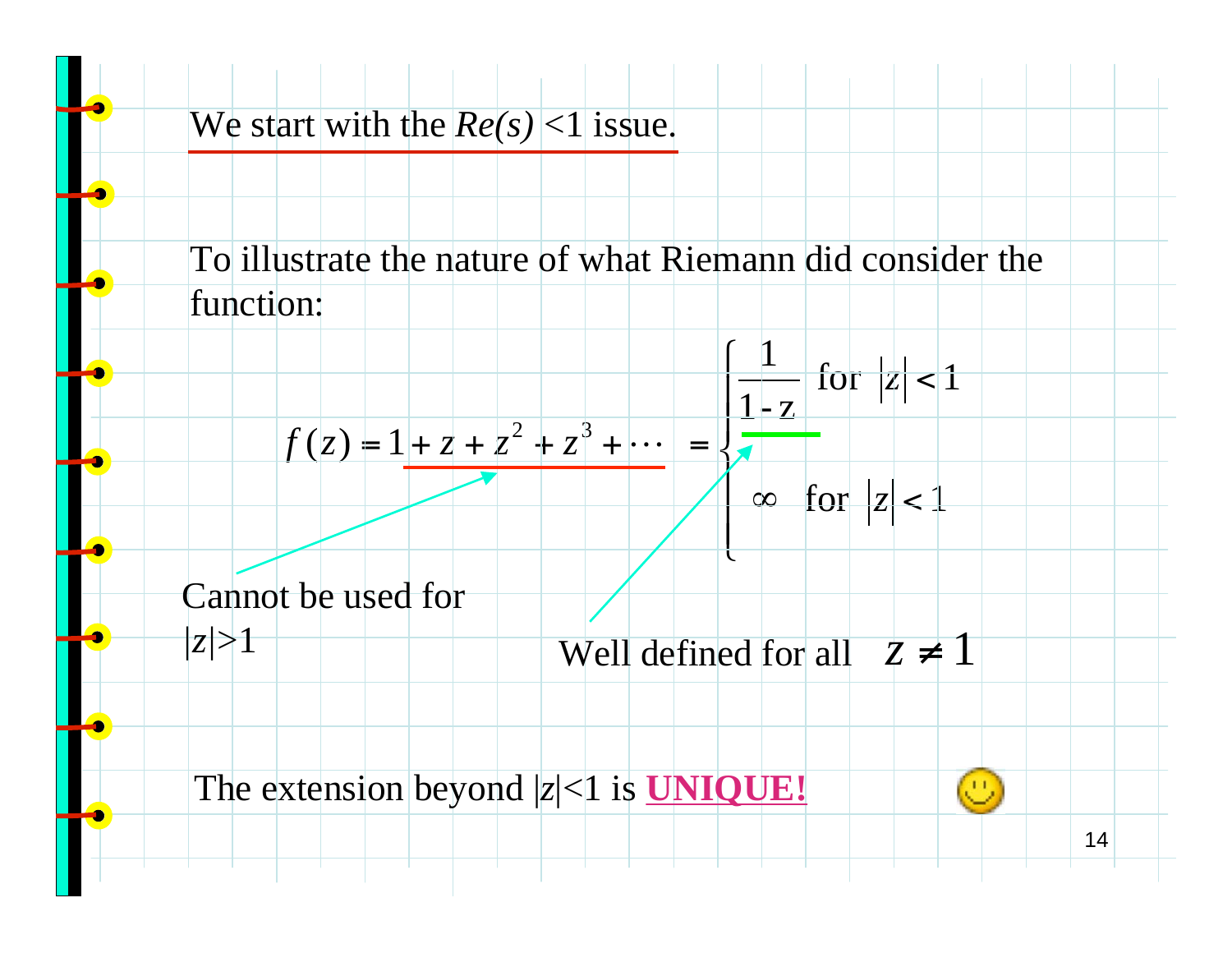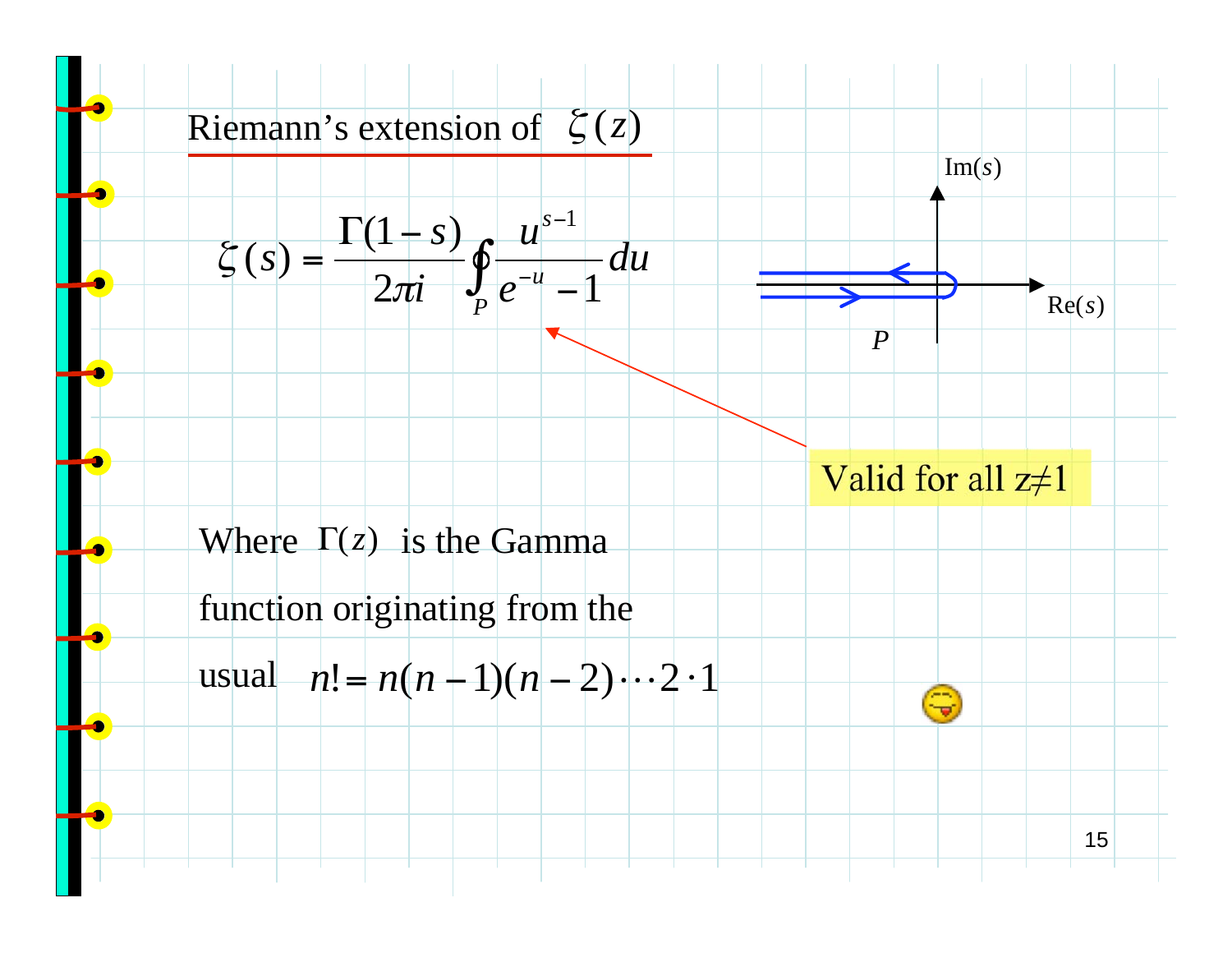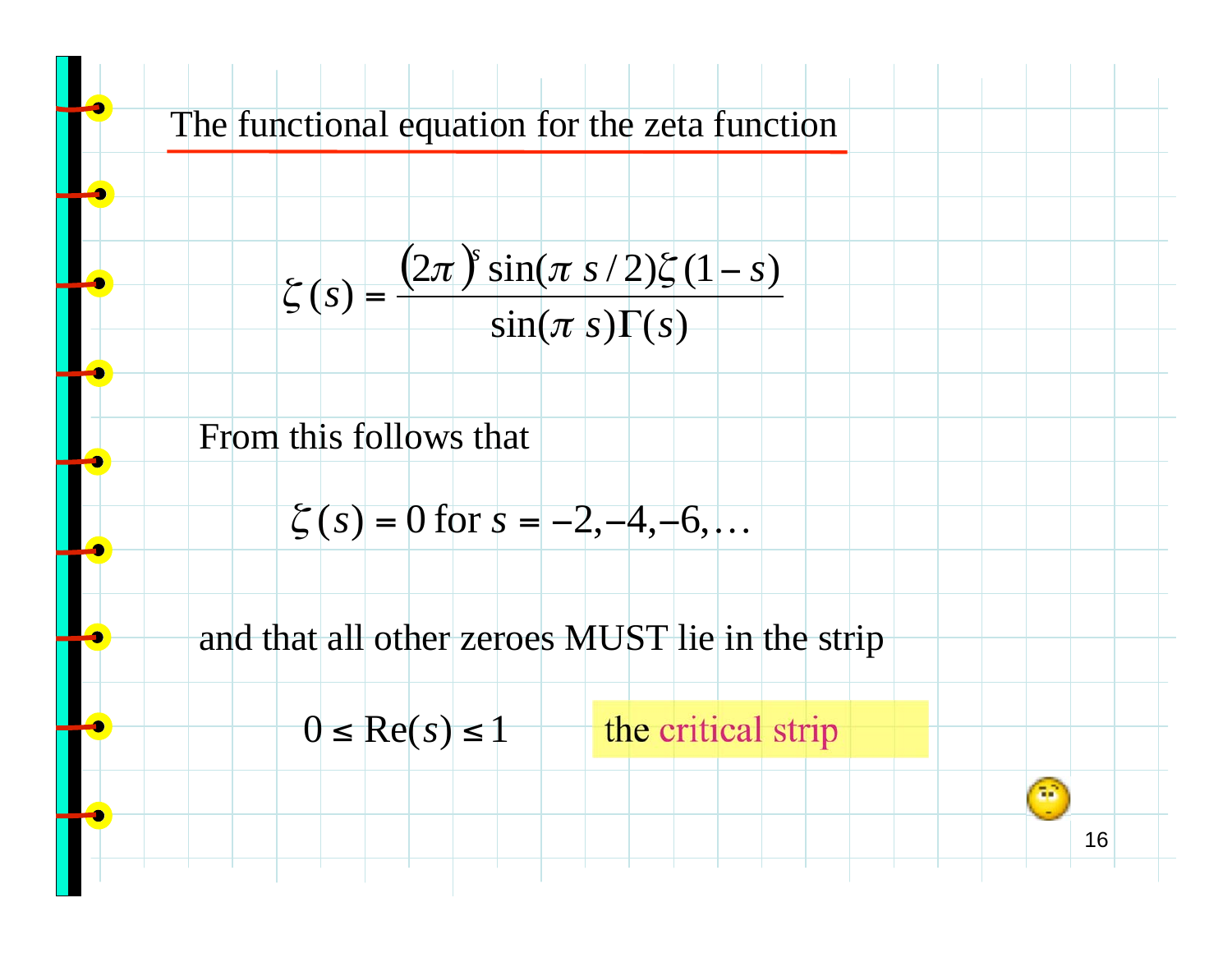

Because the primes can be found from the zeroes of  $\zeta(s)$ .



2



. *ect*

jump by 1 when  $x =$  prime  $p$ 

$$
J(x) = \begin{cases} \text{jump by 1 when } x = \text{prime } p \\ \text{jump by } \frac{1}{2} \text{ when } x = \text{prime squares } p^2 \end{cases}
$$

jump by 
$$
\frac{1}{3}
$$
 when  $x$  = prime cubes  $p$   
ect.



*x*

17

선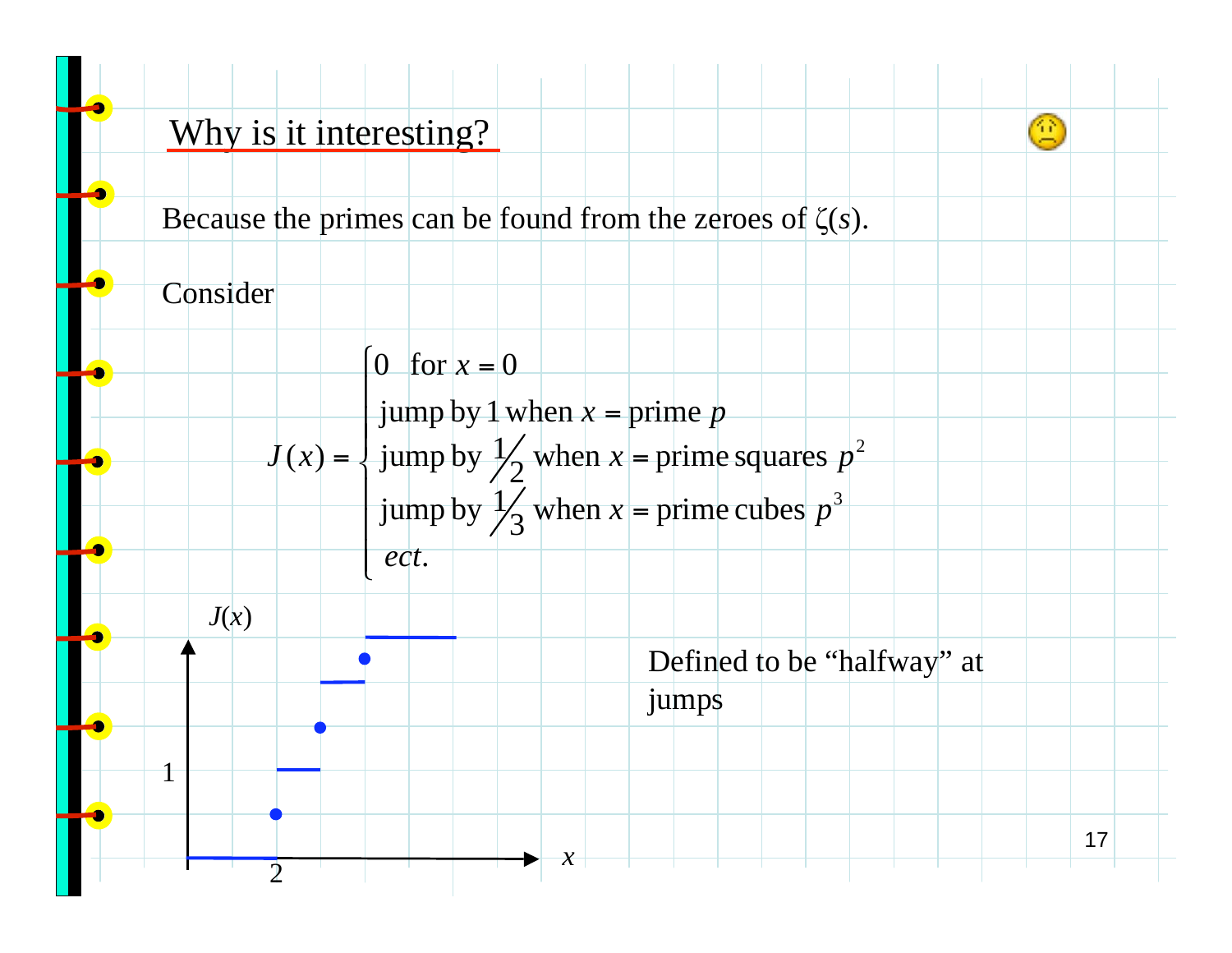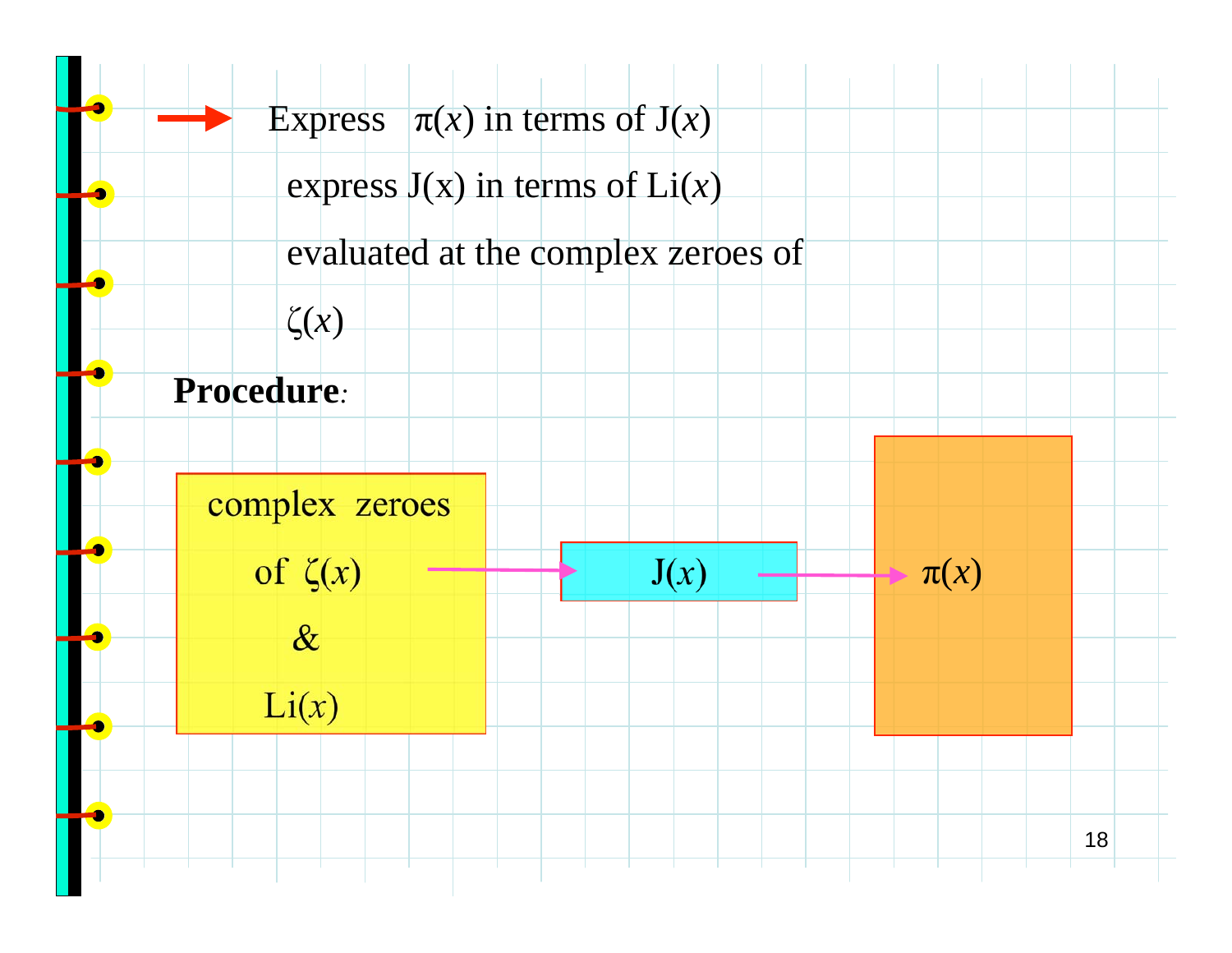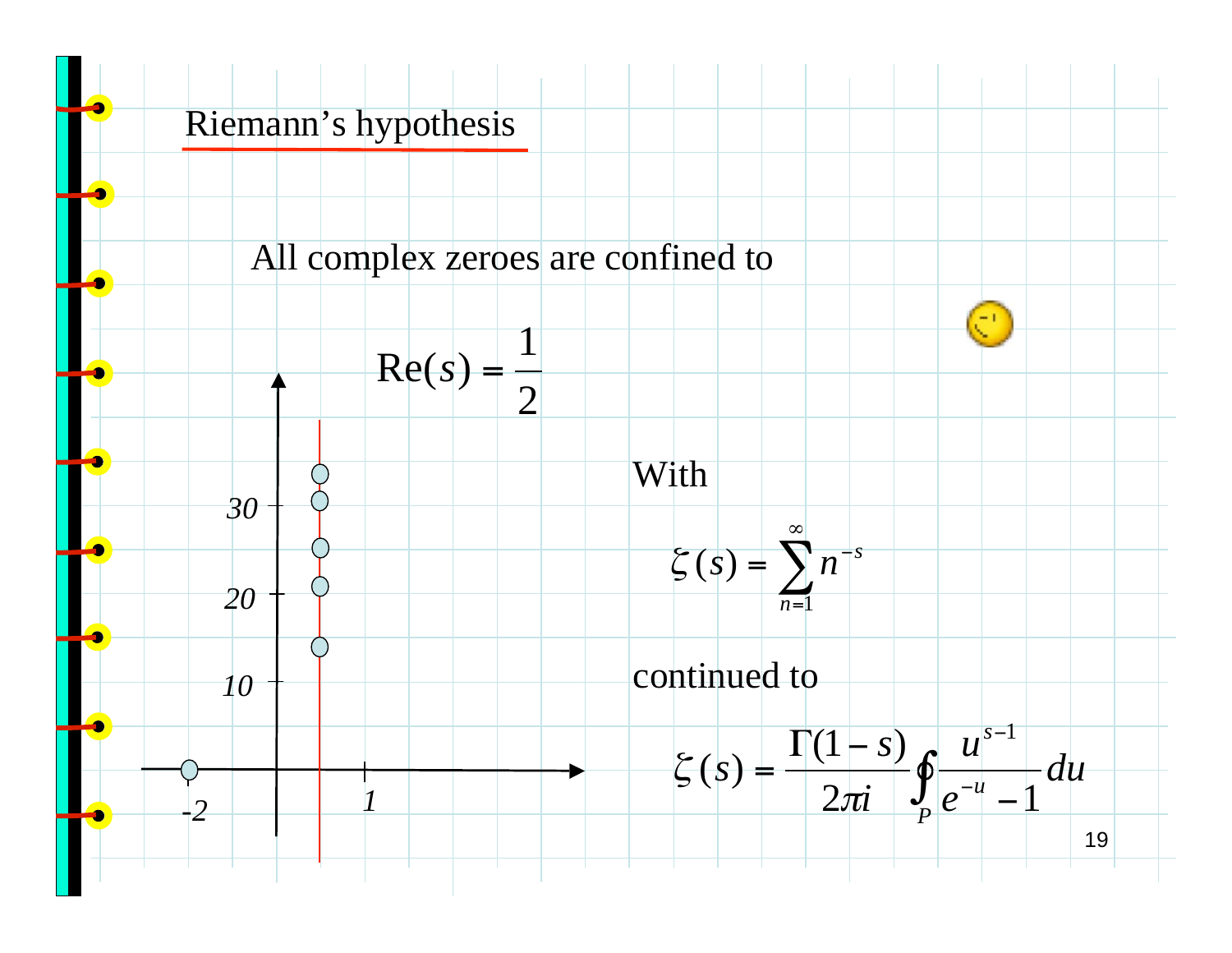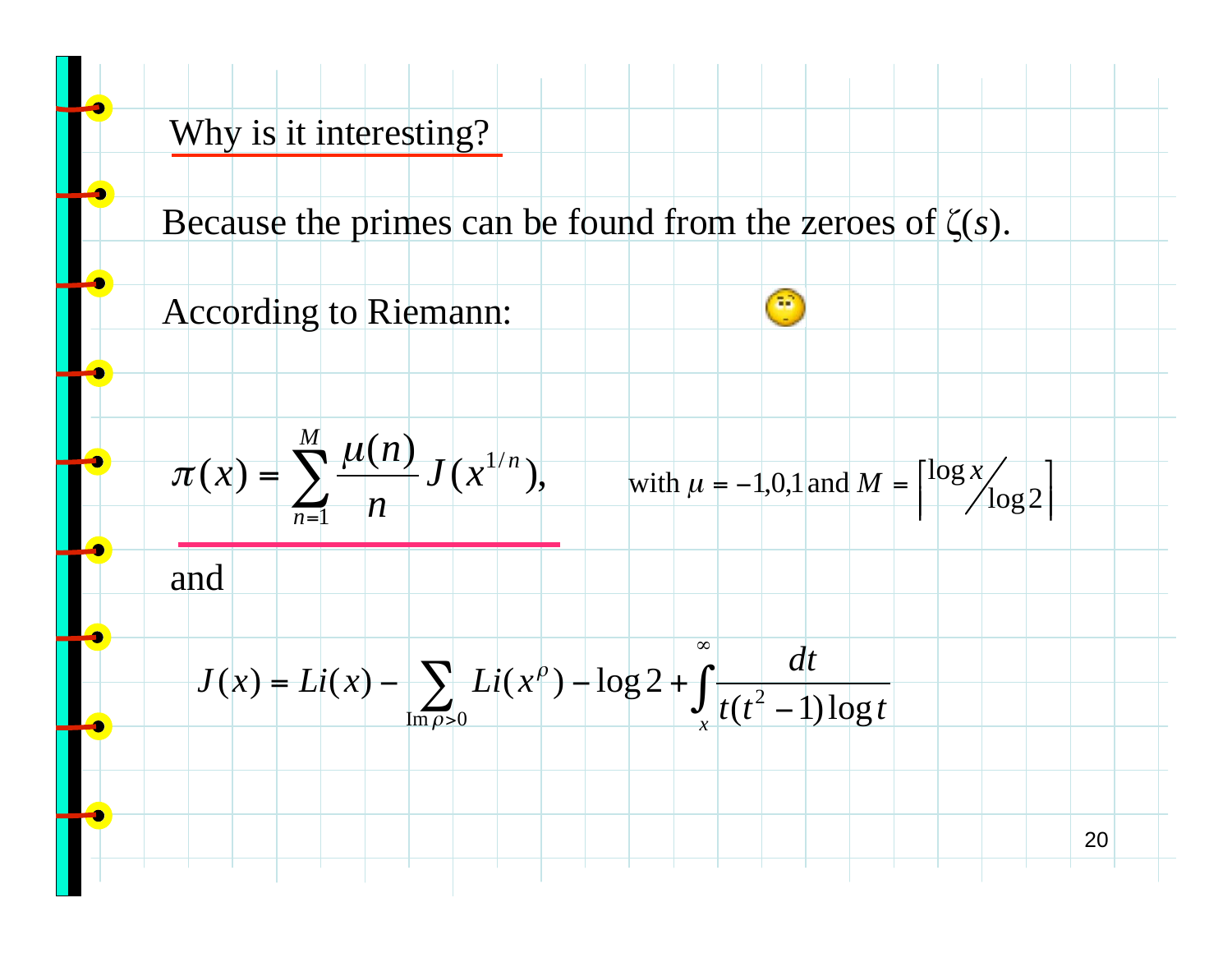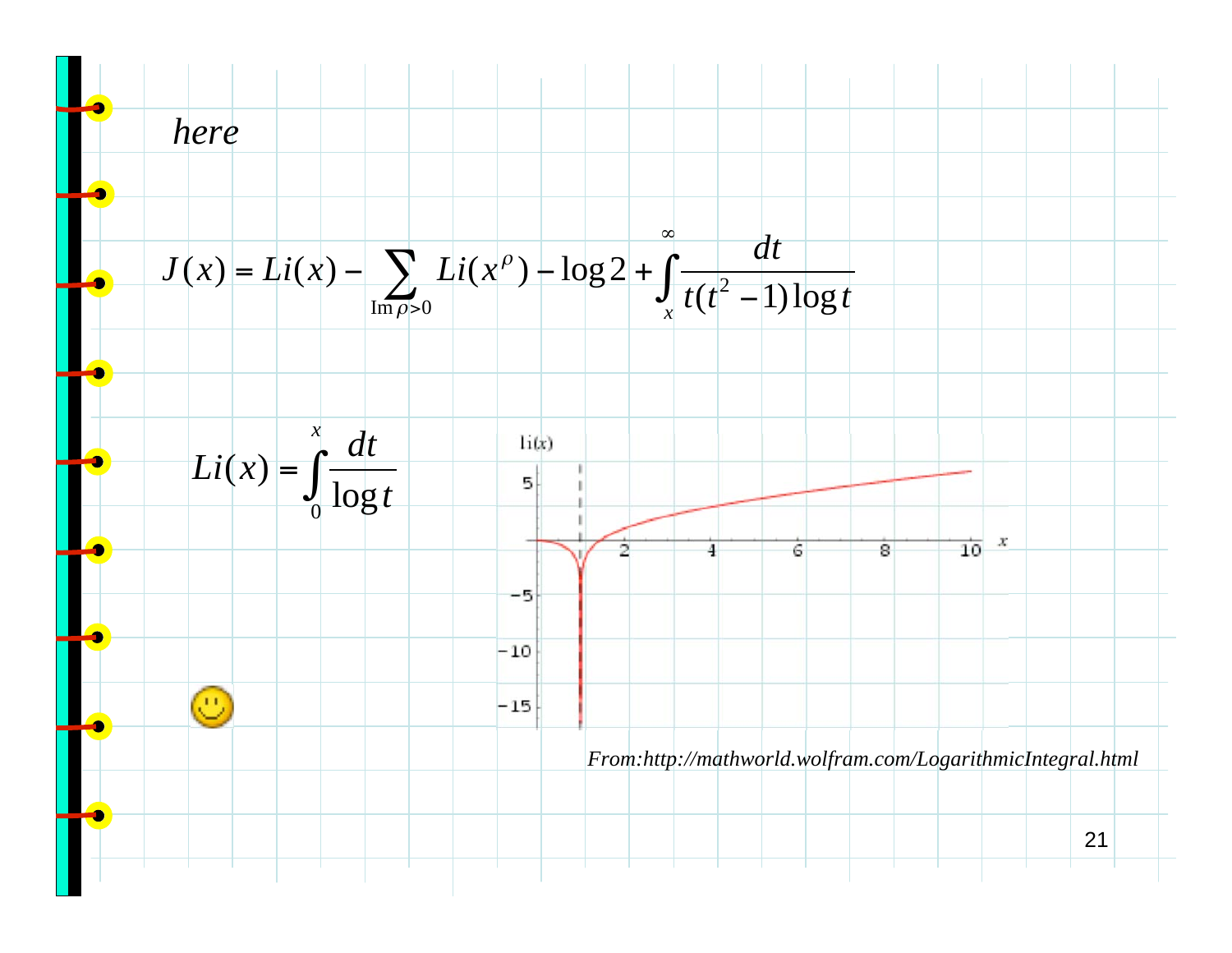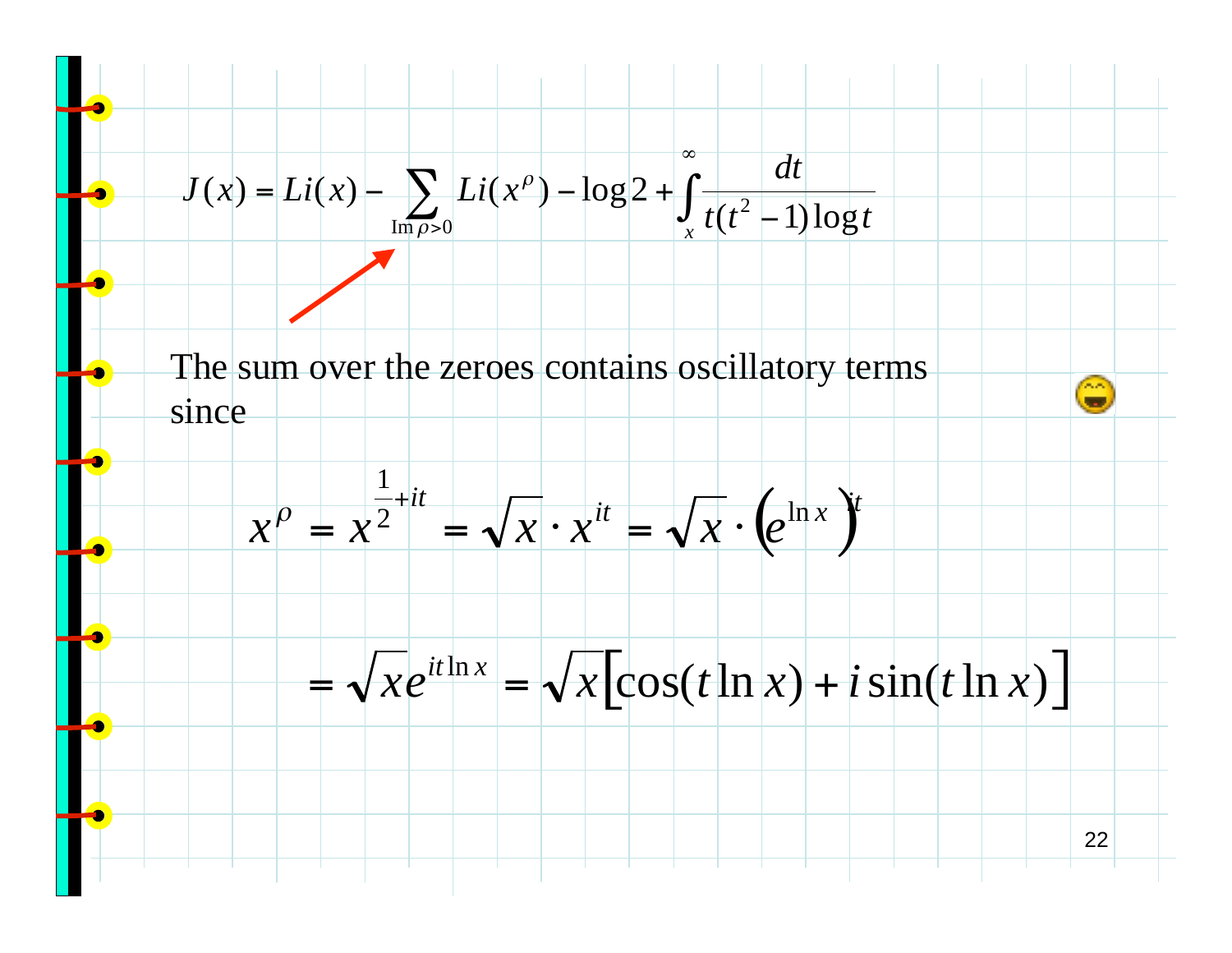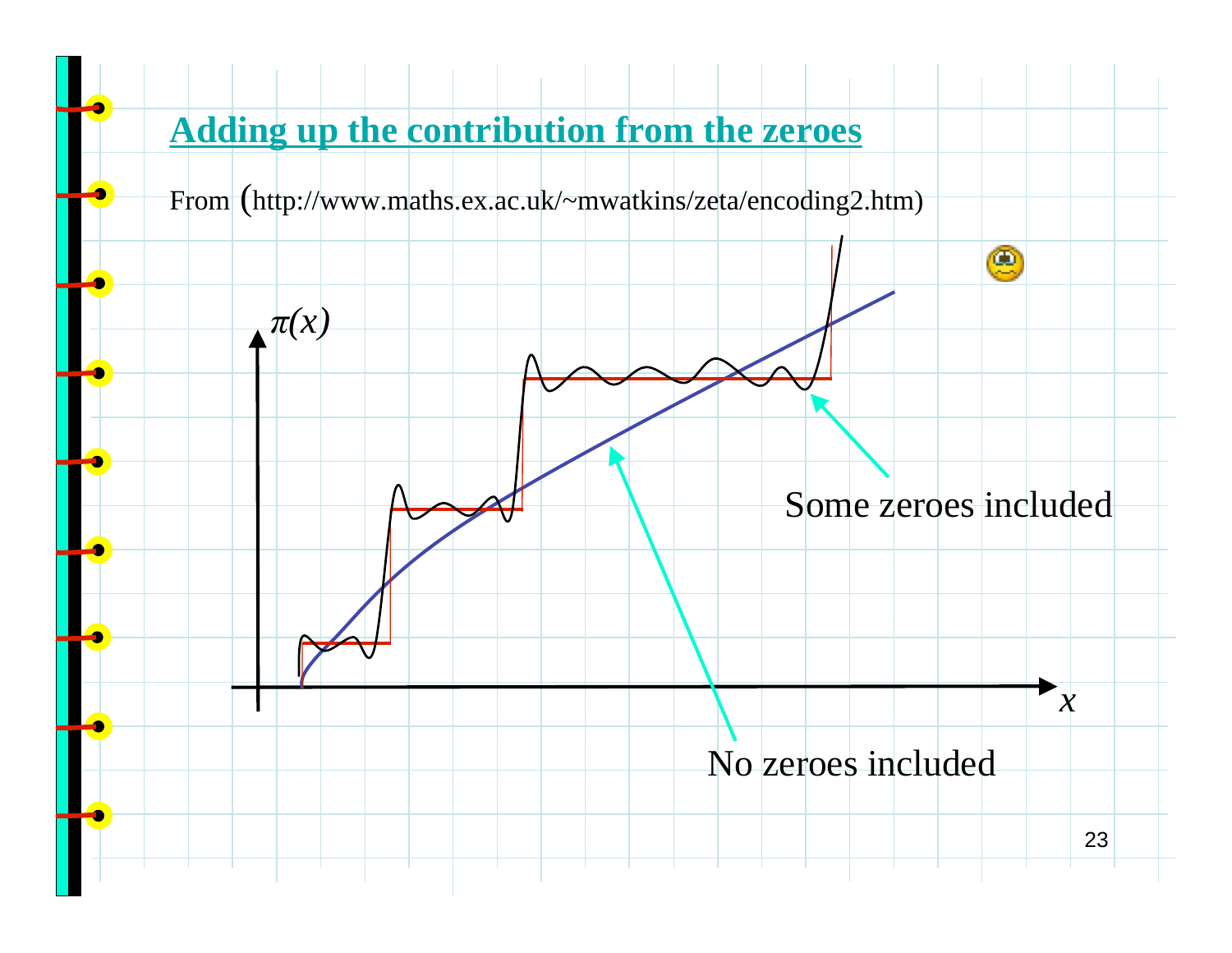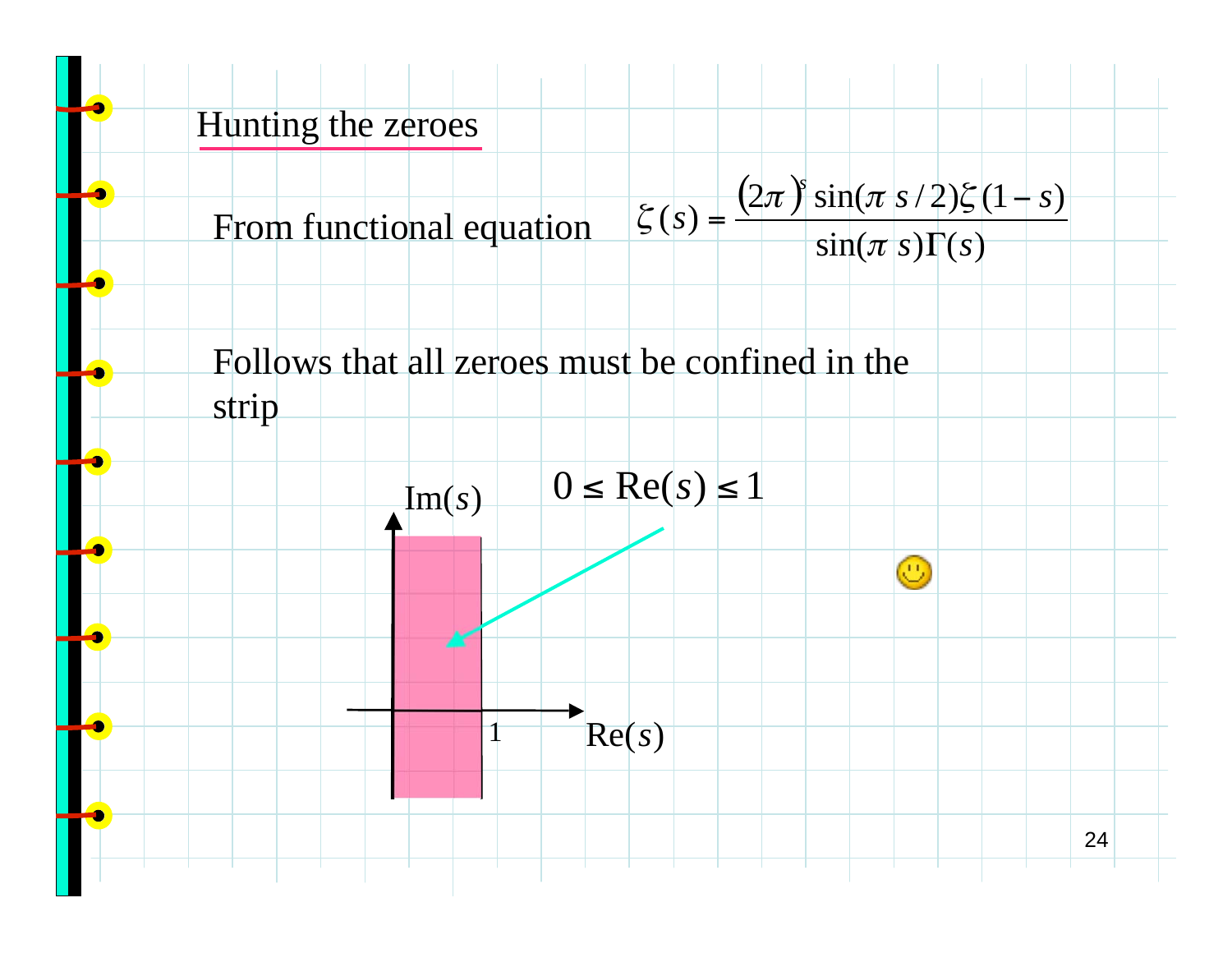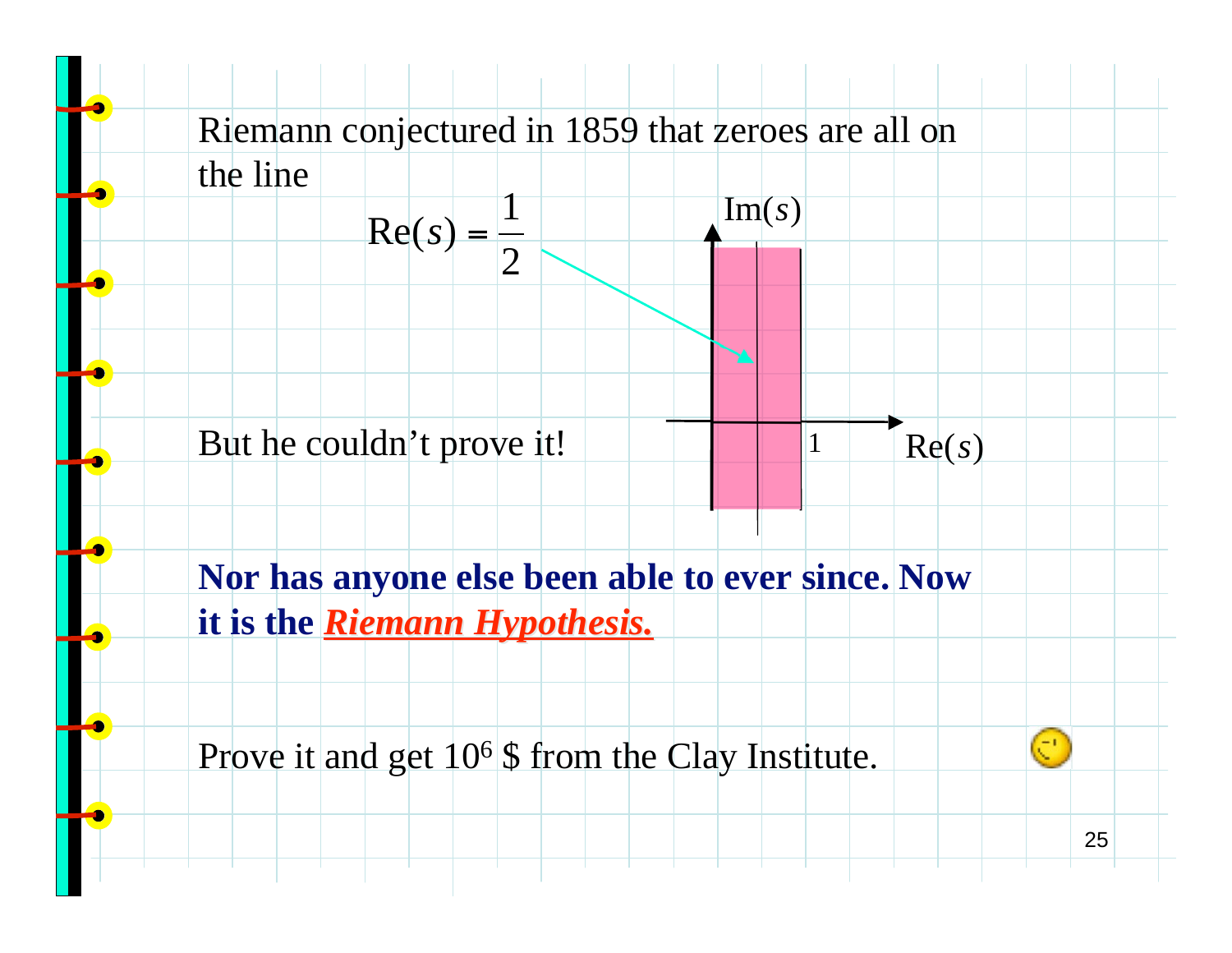Numerical results support the Riemann Hypothesis:

• Andrew M. Odlyzko

 *The 1020-th zero of the Riemann zeta function*

 *and 175 million of its neighbours*

• *Sebastian Wedeniwski*

 *The first 1011 nontrivial zeros of the Riemann zeta*

 *function lie on the line Re(s) = 1/2 . Thus, the Riemann*

 *Hypothesis is true at least for all*

 *|Im(s)| < 29, 538, 618,432.236*

 *which required 1.3 . 1018 floating-point operations*

26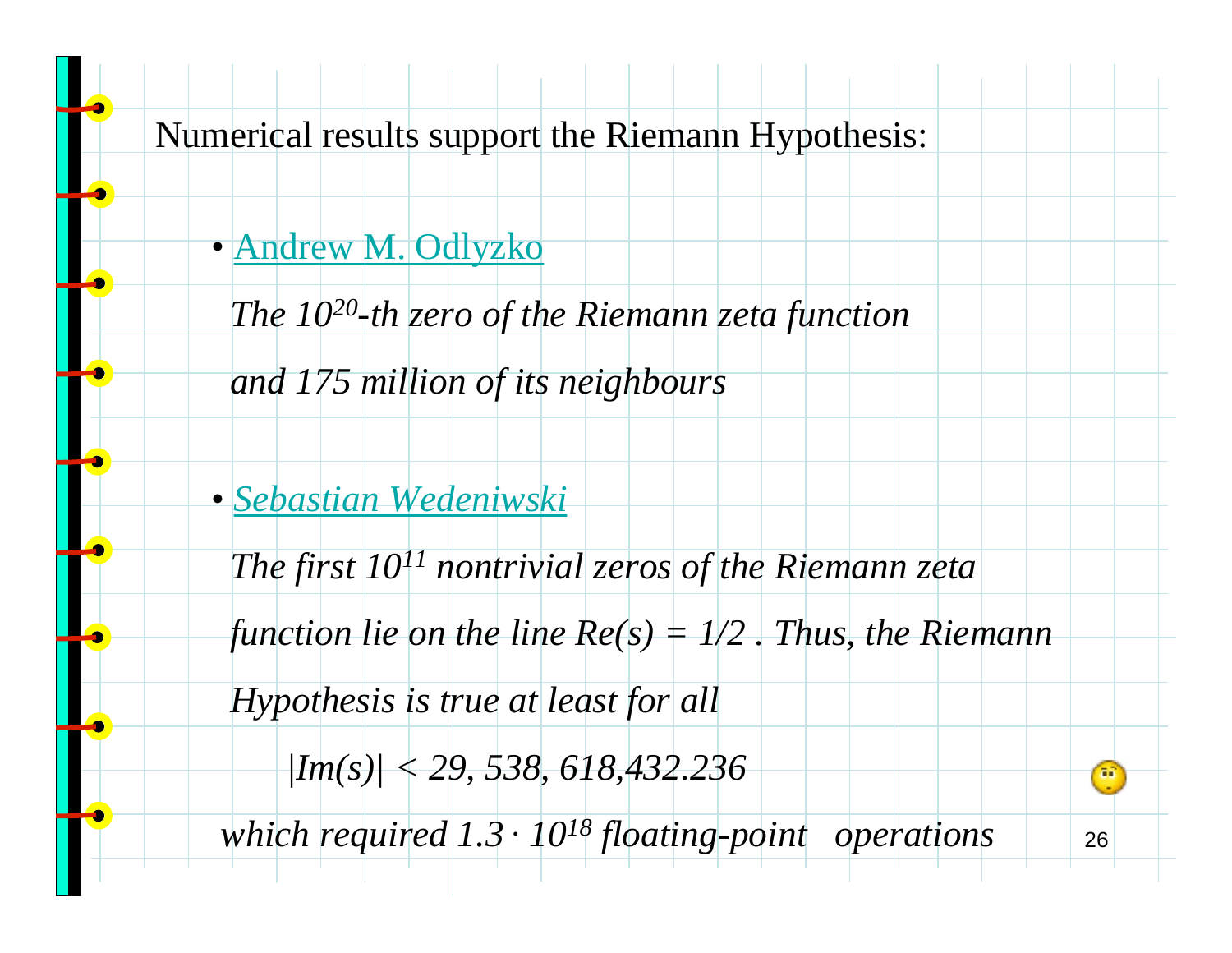A zero off the critical line would induce a pattern in the distribution of the primes:

$$
J(x) = Li(x) - \sum_{\text{Im }\rho > 0} Li(x^{\rho}) - \log 2 + \int_{x}^{\infty} \frac{dt}{t(t^2 - 1)\log t}
$$

 $x^{\text{Re}(s)}[\cos(t \ln x) + i \sin(t \ln x)]$ 

Zeroes with different Re(s) would contribute with different weights

27

 $\mathbb{C}$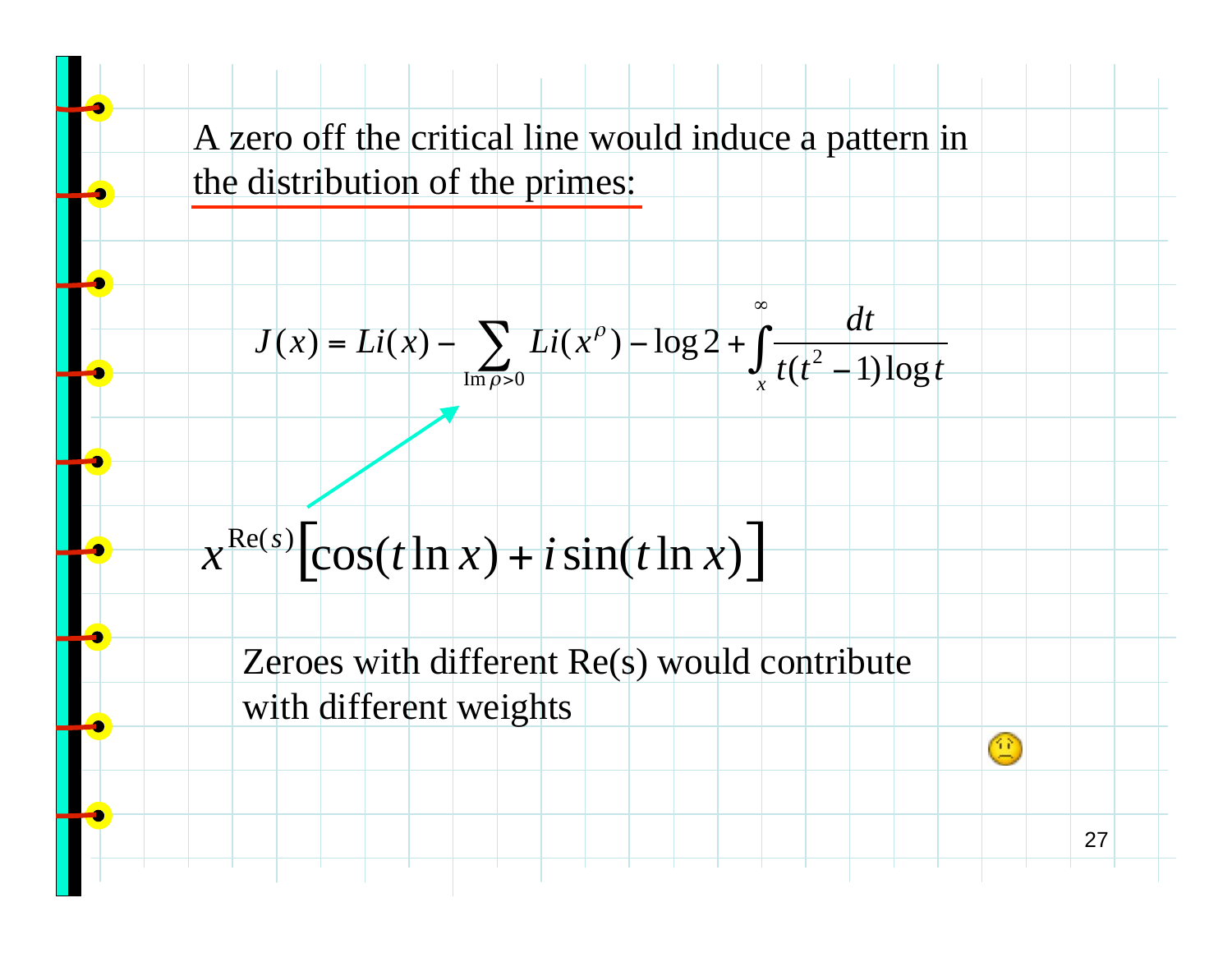The distribution along the critical line determines the  $\bigcirc$ distribution of the primes.

**So how are they distributed?** 

Hugh L Montgomery's Pair Correlation Conjecture:  $\bigcirc$ 

Derived from the Riemann Hypothesis plus

conjectures concerning twin primes.

Spacing between zeroes controlled by

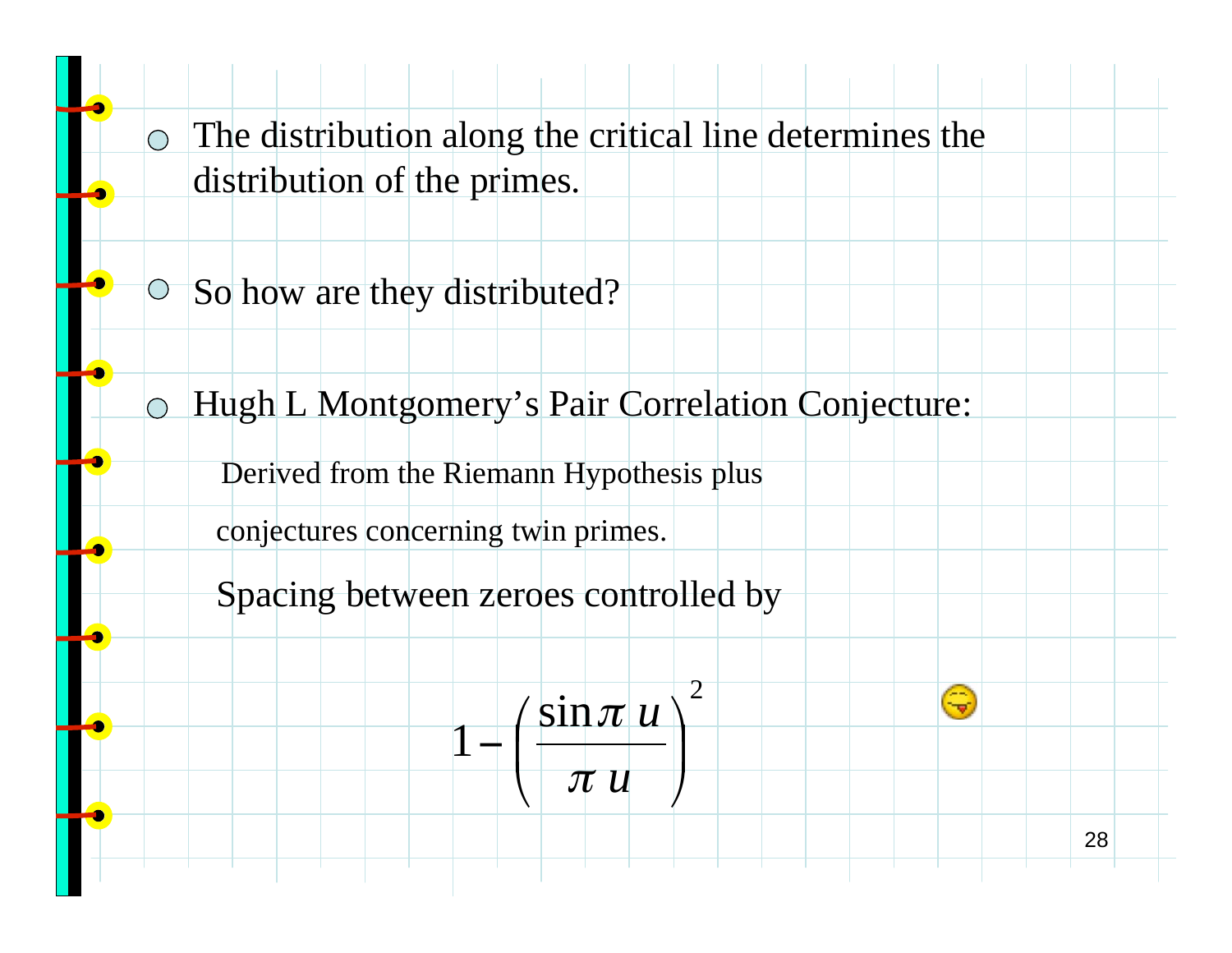Dyson spotted that the same function describes the spacing between energy levels, i.e., eigenvalues of Hamiltonians describing big nucleuses:

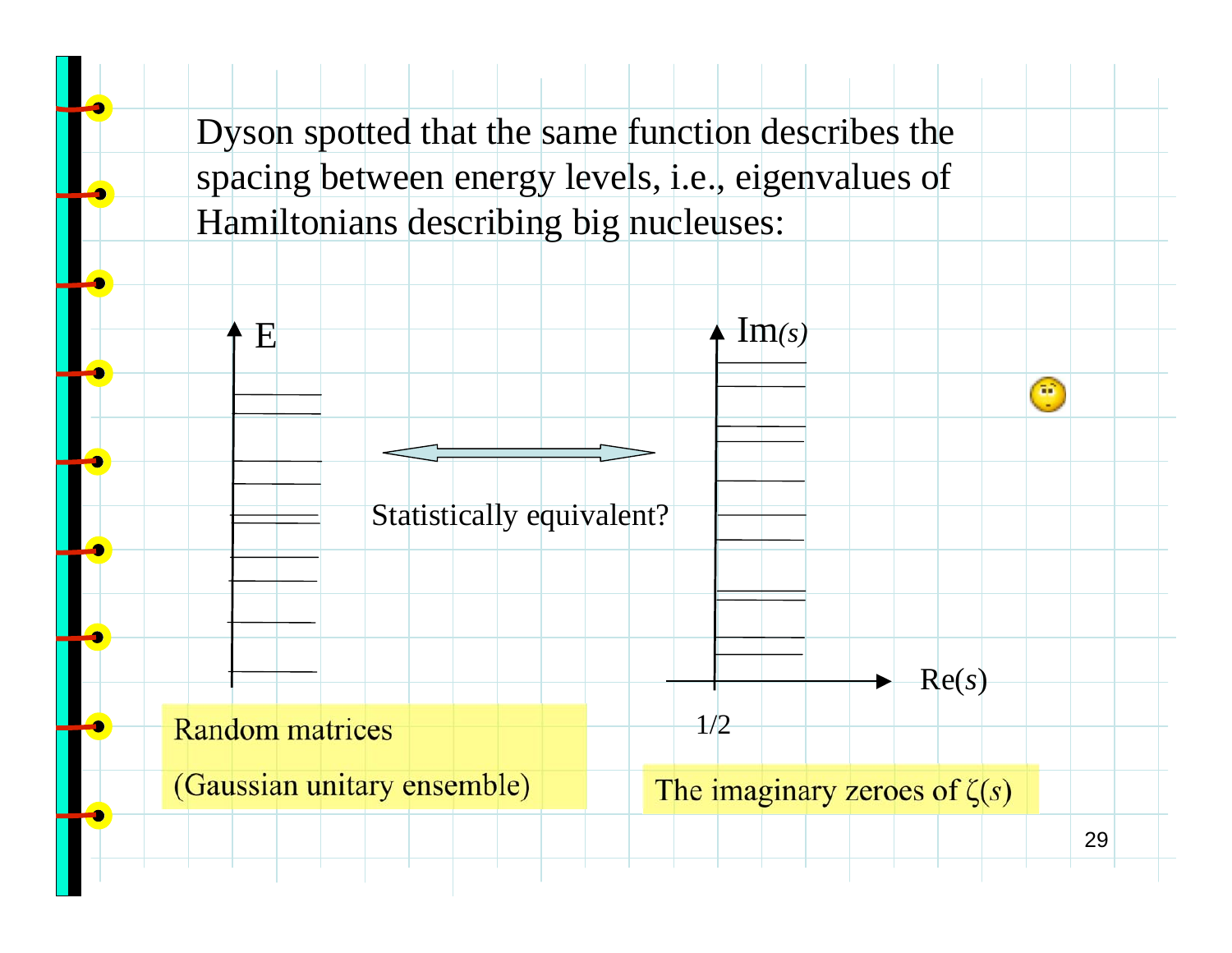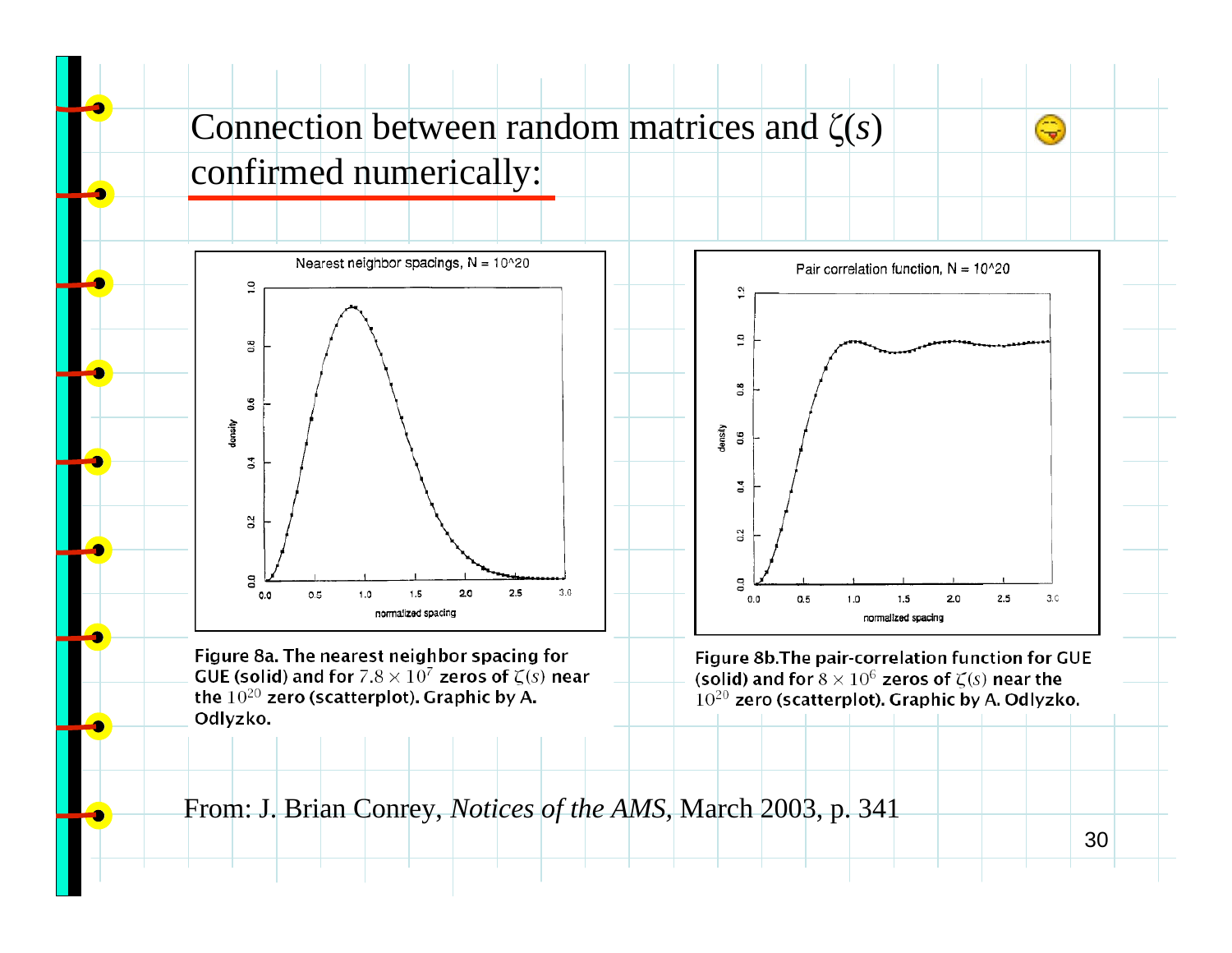## Puzzle:

However as one study the correlations between the  $N^{\text{th}}$  and the  $N^{\text{th}}+K$  zeroes for large *N* and *K* the statistics doesn't exactly fit the GUE.

M. Berry pointed out that the correlations between the zeroes of  $\zeta(s)$  are like the correlations of the energy levels of a Quantum Chaotic system.Œ,

31

 $\bigcirc$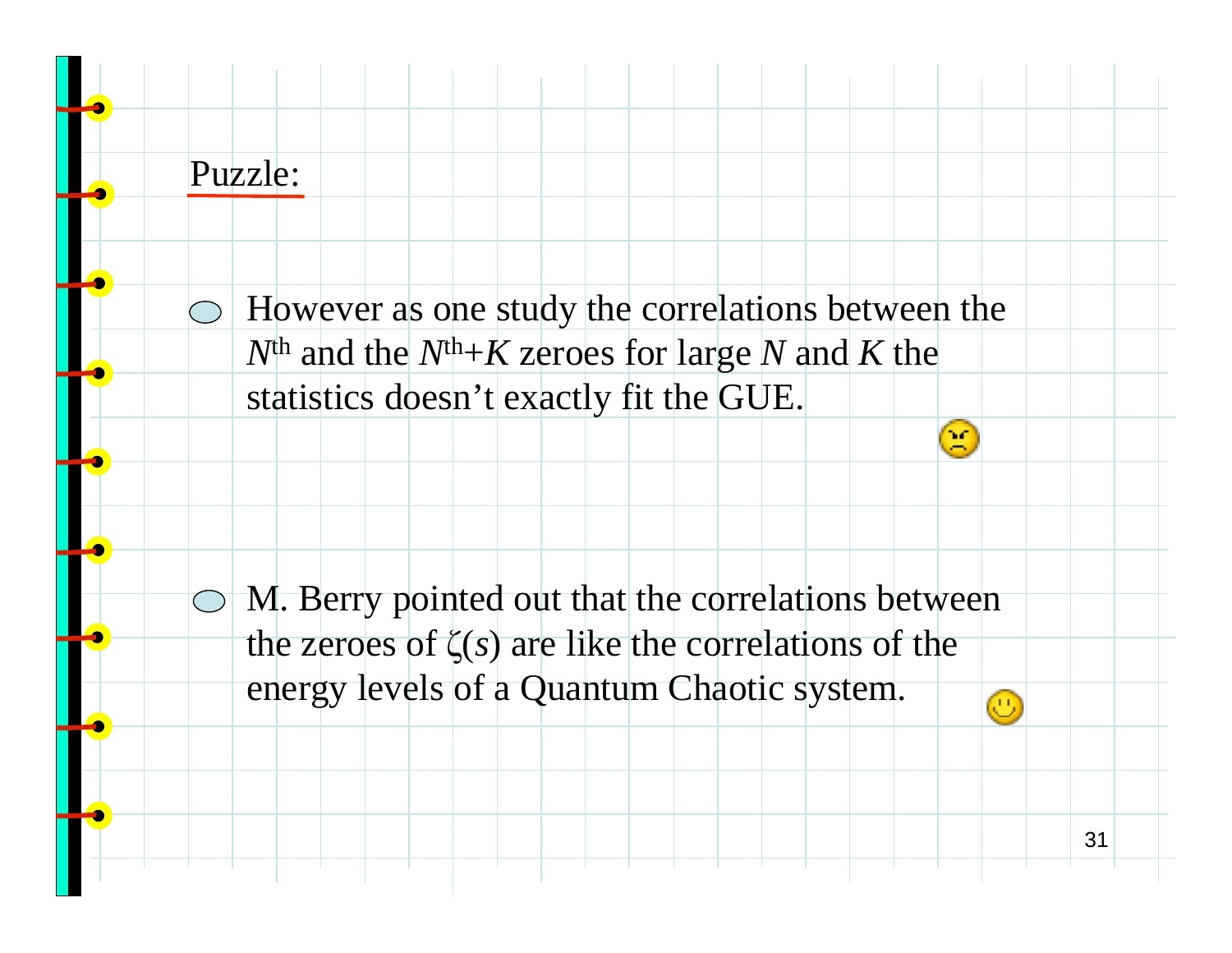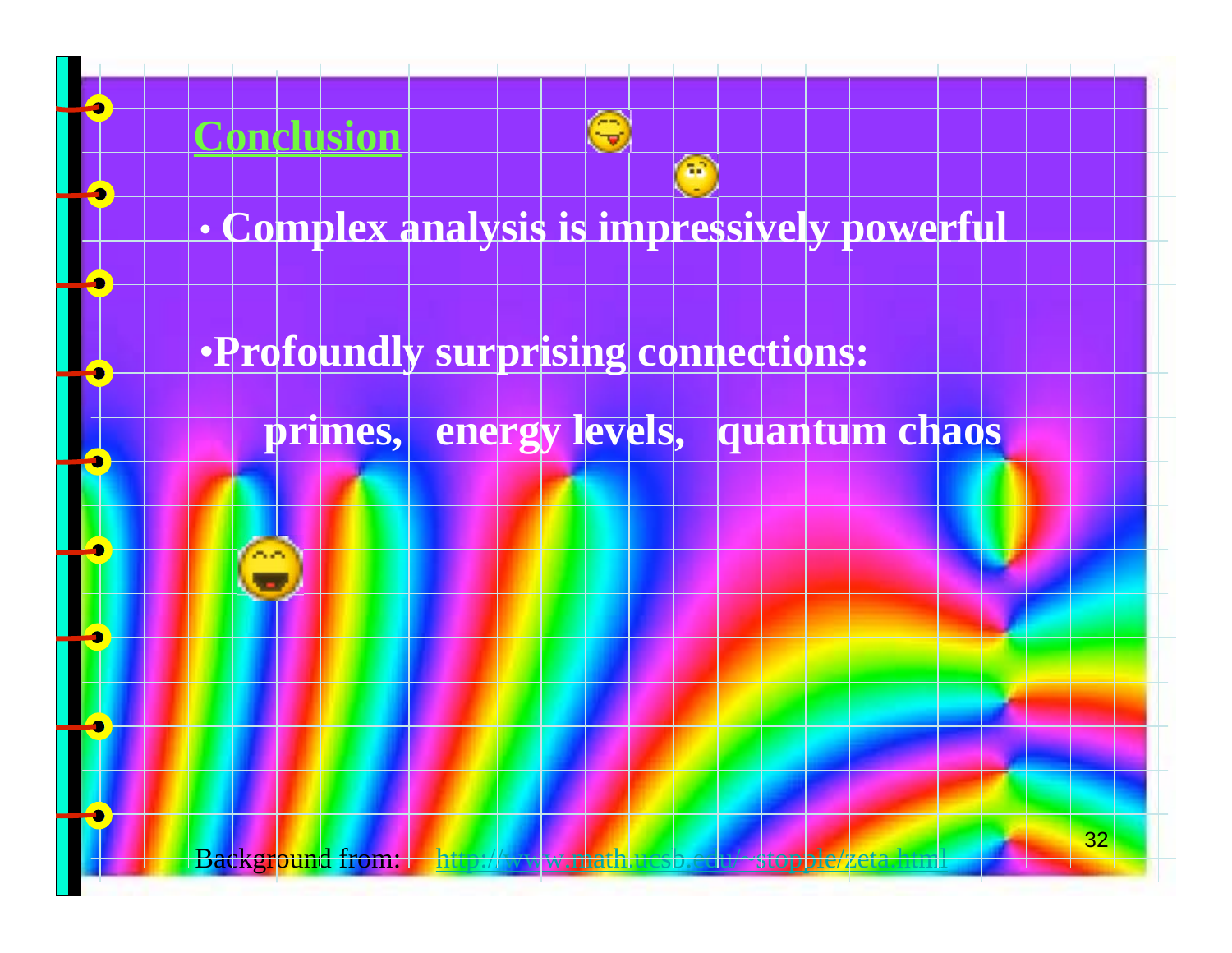## **Some references:**

Technical:

H.M. Edwards: *Riemann's Zeta Function*

M.L. Mehta: *Random Matrices*

Non-technical:

J. Derbyshire: *Prime Obsession*

M. du Sautoy: *The Music of the Primes*

A very useful link that contains a wealth of references:

Matthew R. Watkins' home page namely:

*http://www.maths.ex.ac.uk/~mwatkins/*